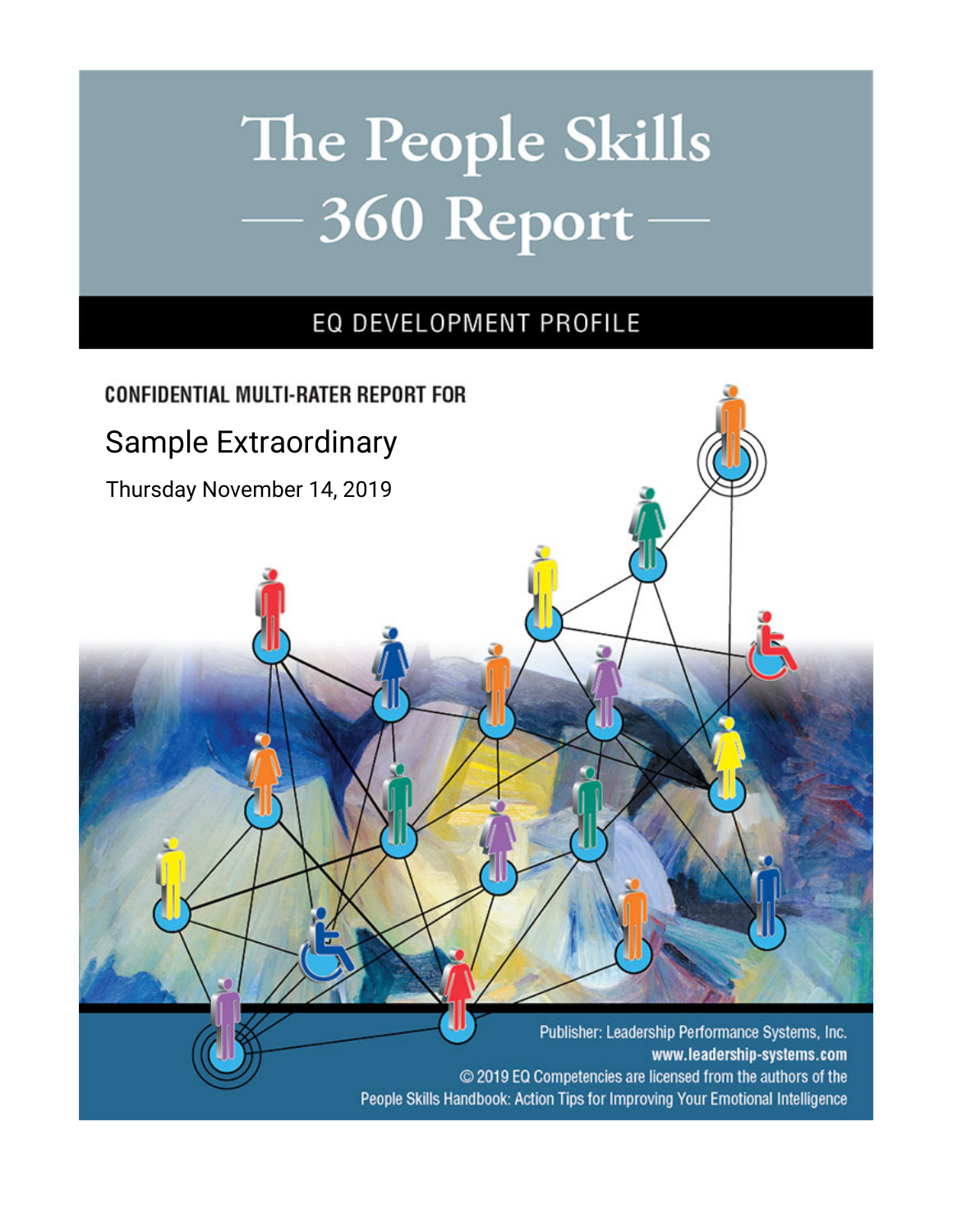#### **Introduction**

Your *People Skills 360* Report provides you with essential insights on the (a) frequency, (b) importance, and (c) effectiveness of 54 EQ behaviors. The sections of this report are as follows:

- Section 1: What the Numbers and Graphs Mean
- Section 2: Characteristics of your Raters
- Section 3: Summary of Frequency Ratings
- Section 4: Summary of Effective Ratings
- Section 5: Summary of Importance Ratings
- Section 6: Matrix Summaries
- Section 7: Blind Spots Self Rated Higher than All Others' Average
- Section 8: Hidden Strengths Self Rated Lower than All Others' Average
- Section 9: Cluster Report
- Section 10: Written Comments on Each Dimension
- Section 11: Your Effectiveness Plan

Emotionally intelligent and effective individuals access and quickly demonstrate the use of those competencies most appropriate in a given situation. Using the data generated by this report, you have a clearer picture of those aspects of emotional intelligence that serve you well or need further development.

For action tips associated with the 54 EQ competencies, see your copy of *People Skills Handbook: Action Tips for Improving Your Emotional Intelligence*. Throughout this report, the EQ competencies and their chapter numbers are noted with parentheses (#).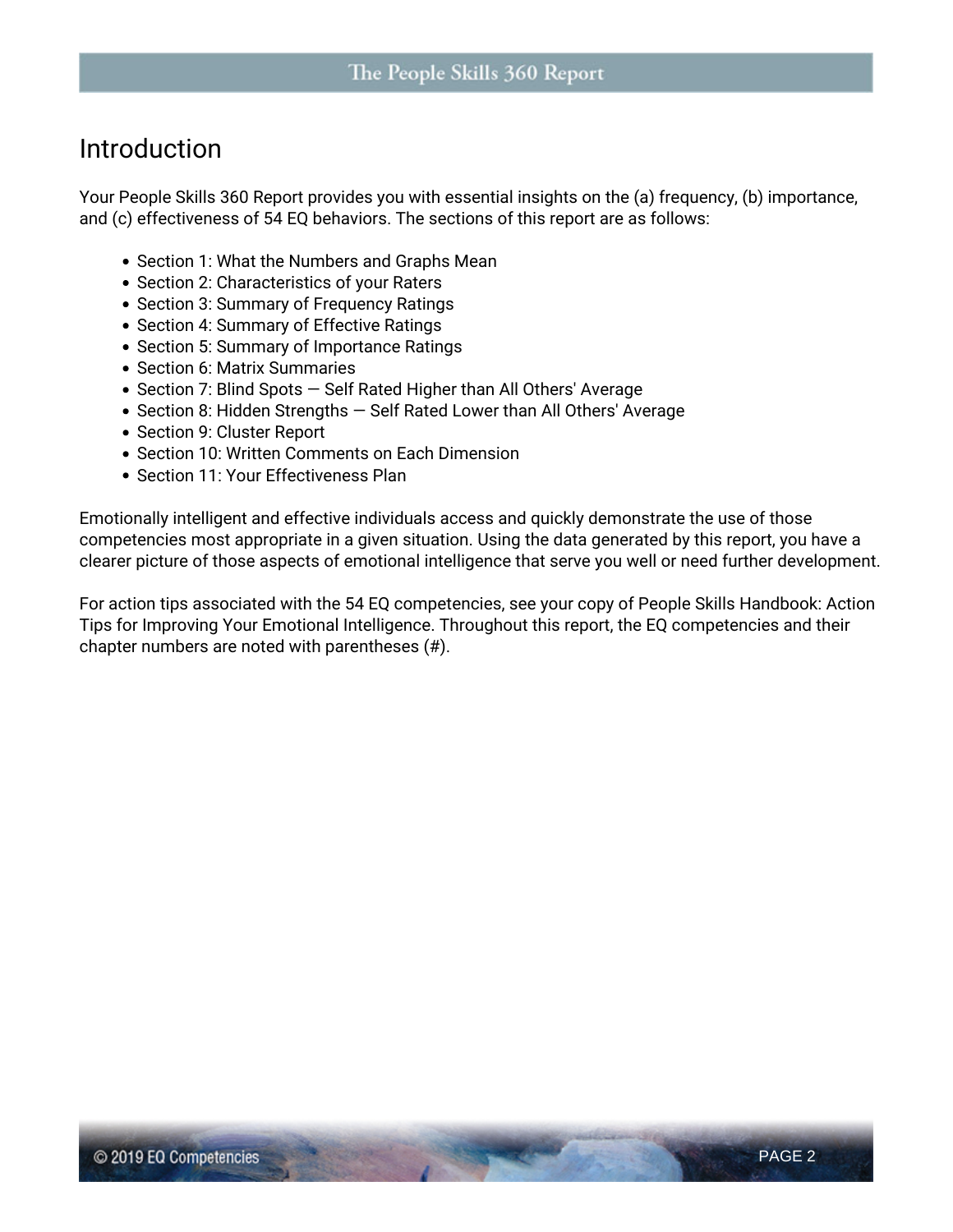### **Section 1: What the numbers and graphs mean**

You and your raters selected three ratings on 32 competencies. Using a 1 to 5 scale with 1 indicating infrequent, ineffective, or unimportant and 5 indicating frequent, effective, and mission critical, all raters evaluated the behaviors as experienced by them. The three rating scales are based on the following:

#### **Frequency**

Raters are asked to base their ratings on the following criteria:

| Not At All | Seldom or to a little Sometimes or to<br>extent | l some extent | Usually or to a<br>I great extent | Always or to a very<br>  great extent |
|------------|-------------------------------------------------|---------------|-----------------------------------|---------------------------------------|

#### **Importance**

Given the ratings of frequency of demonstrated behavior, how important is the behavior to success:

| Not important | Not critical to<br>  success but<br>occasionally useful | Important | Very important to<br><b>SUCCESS</b> | 'Essential  failure<br>to demonstrate<br>l would create<br>problems |
|---------------|---------------------------------------------------------|-----------|-------------------------------------|---------------------------------------------------------------------|

#### **Effectiveness**

Finally, raters are asked the degree to which the behavior is a **strength** or **barrier** to effectiveness. Strength is to be enjoyed and seen as an asset. A barrier to effectiveness is to be explored. The "neutral" score of 3 is used to indicate that it is neither a useful nor harmful behavior from the perspective of your raters.

| A definite barrier;<br>needs development   consider | A barrier at times,<br>development | l Neutral | Usually effectively<br>expressed | Definite strength<br>and effectively<br>lused |
|-----------------------------------------------------|------------------------------------|-----------|----------------------------------|-----------------------------------------------|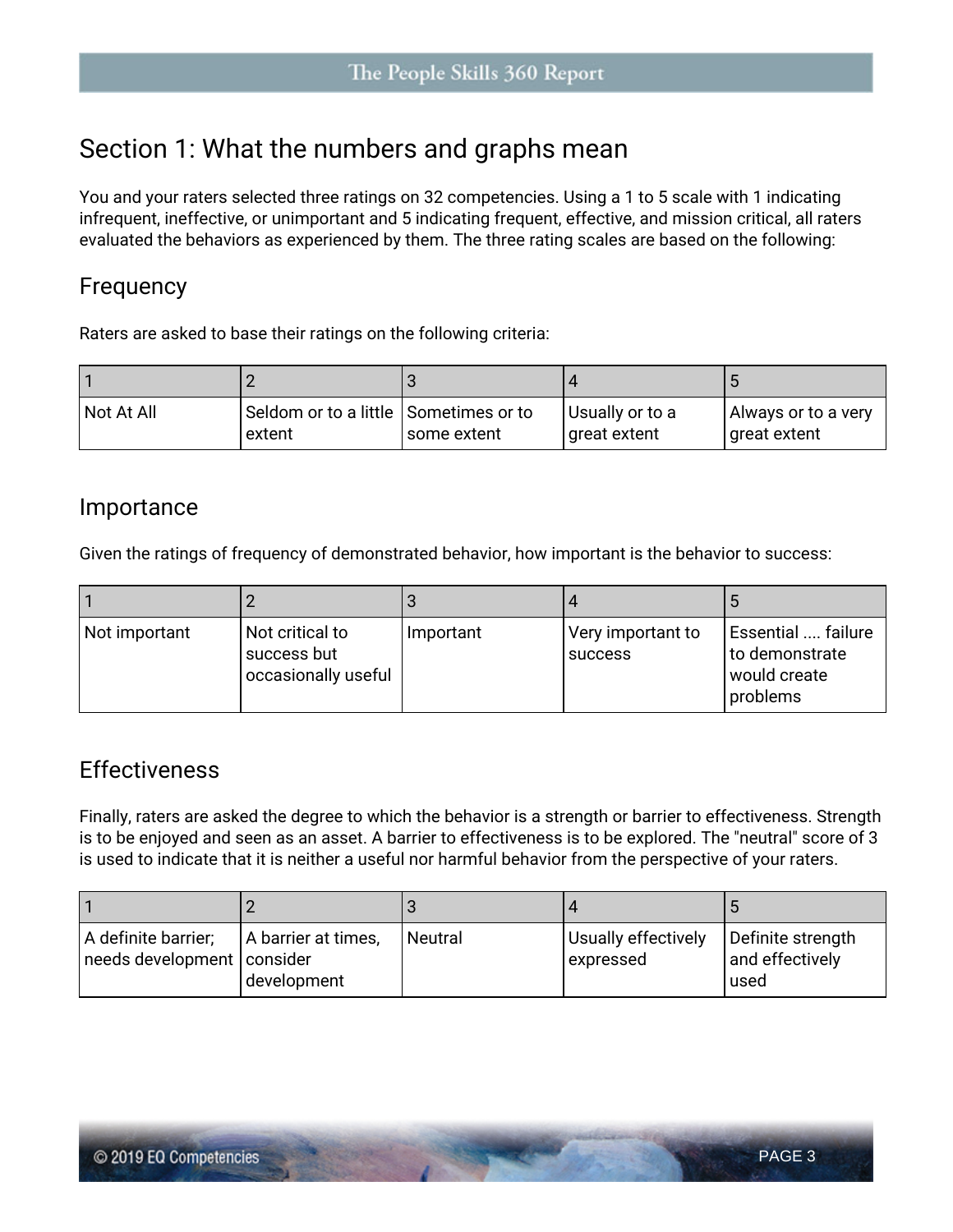With exception to you and your boss' ratings, all other data are provided anonymously. Scores are averaged with each rater group for each item and each scale. Your data are presented in two forms:

Numerical: either an absolute number (e.g. 3, 4) in the case of self and boss ratings, or averages (e.g. 3.14, 3.69, 4.11, etc.) in the case of each of your rater groups — peers, direct reports, and others. This allows for a quick comparison across rater groups.

**Group Ratings for Effectiveness**

|                  | <b>Boss</b> | Superiors | Peers | <b>Direct</b><br>Reports | Other | Self |
|------------------|-------------|-----------|-------|--------------------------|-------|------|
| Adaptability (1) | ა           | 4.0       | 4.1   | 4.0                      | 3     | 4    |
| Trustworthy (53) | ხ           | 3.8       | 4.1   | 4.0                      | 3     | 5    |
| Patience (32)    | ა           | 3.6       | 4.1   | 4.0                      | 3     | 4    |
| Creativity (10)  | 5           | 3.2       | 4.1   | 4.0                      | 3     | 5    |

Graphical: your scores are converted into a graphical representation which also allows for easy comparison.

For example:

**Overall ratings for Effectiveness**



Note that in Peer, Direct Report, and Other categories individual item data are not reported if there are fewer than three in the group; overall scale data however are presented.

#### **Overall Rankings**

Sections 3, 4 and 5 of this report provide you with a Summary of your Overall Ratings which are ranked, showing those competencies with the highest ratings listed first. Further, the competencies are also identified by quartiles. Please note that the system calculates the averages out to 1000th to complete the rankings.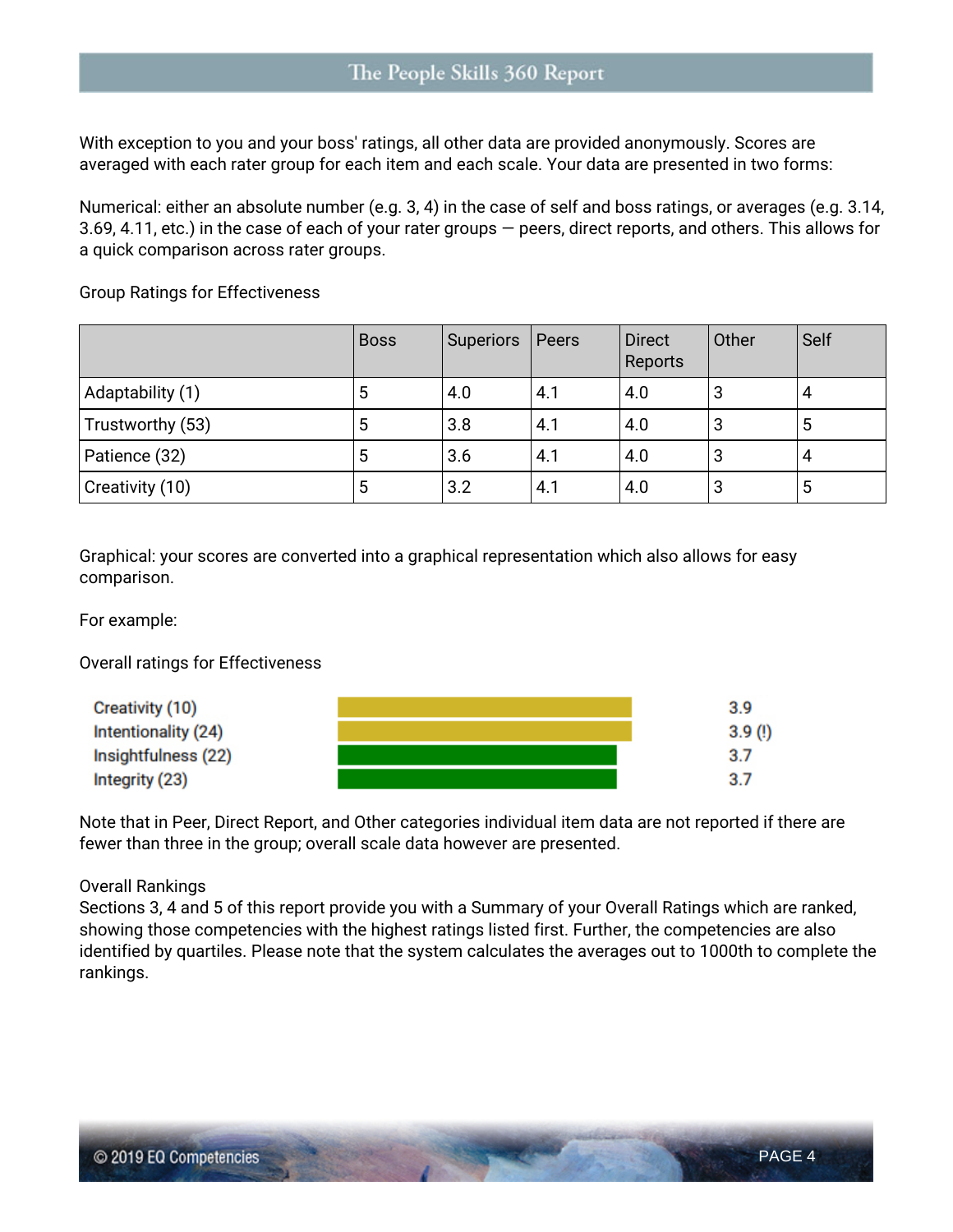#### **Guidelines**

Keep these guidelines in mind when analyzing the data. The relative application of these rules depends on your situation and context. It is highly unlikely that each and every behavior will neatly fall into distinctive categories of importance, effectiveness, and frequency. Ultimately only you can judge just how important these perceptions are and how to flex your behavior in ways to increase effectiveness as the data trends would suggest.

- 1. An important behavior that is ineffective needs **immediate attention**, especially if frequently demonstrated.
- 2. An important behavior that is effective but infrequent needs a plan to increase its expression.
- 3. An important behavior that is effective and frequently displayed is a strength which may be overplayed, needs a plan to monitor its impact.
- 4. An unimportant behavior that is ineffective and frequently displayed can create noise and prevent others from clearly seeing your strengths.
- 5. An unimportant behavior that is effective and infrequently demonstrated reflects a potential that needs to be appropriately explored.
- 6. An unimportant behavior that is ineffective and infrequent needs to be identified and monitored.

You are encouraged to use the planning guide in Section 11 to identify behaviors that need attention.

**Special symbols on the summary page**

An asterisk (\*) beside a score means that there was a three point spread in that rater group, which is made up of combinations of 1,4; 1,5; 2,5. Notice if there is a pattern of asteriks among your rater groups or of the kind of item which would suggest an important trend of perceived differences in demonstrated behavior.

If an exclamation point (!) is next to a score, you are being alerted to a potential overuse. Raters were asked to identify if the behavior may be overused. If two raters so indicated, the symbol is identified.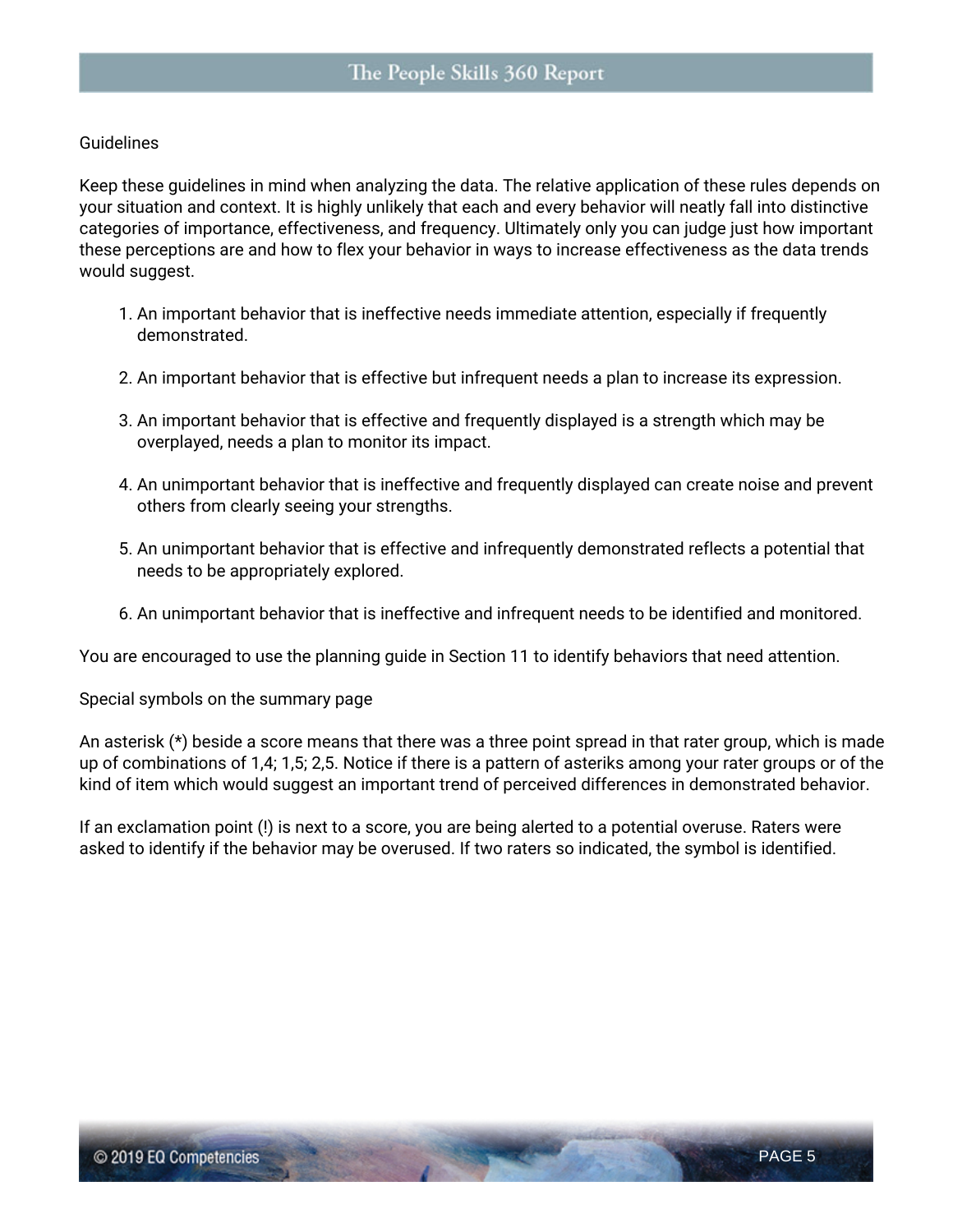### **Section 2: Characteristics of your raters**

As you review your report, keep in mind the perspective of your raters. Those who work with you on a daily basis are likely to see behaviors differently from those who only interact with you on an occasional basis. This does not mean the perceptions are less or more valuable; you are encouraged to recognize a likely difference in how they experience your behavior.

If you have a rater group which indicates infrequent contact, then expect their scores to be somewhat lower. This means teasing out the trends requires attention and study. The relative lows and highs may reflect what is true with groups that see you more regularly.

| <b>Rater Category</b> | Number * | Contact |
|-----------------------|----------|---------|
| <b>Boss</b>           |          |         |
| Superior              |          |         |
| Peers                 |          |         |
| <b>Direct Reports</b> |          |         |
| Others                |          | 4.33    |

Total Number of Respondents: 10

Note: Contact range is:

1=interact rarely 2=interact infrequently 3=interact monthly 4=interact weekly 5=interact daily

\* Refers to the number of people who completed the rating in each category.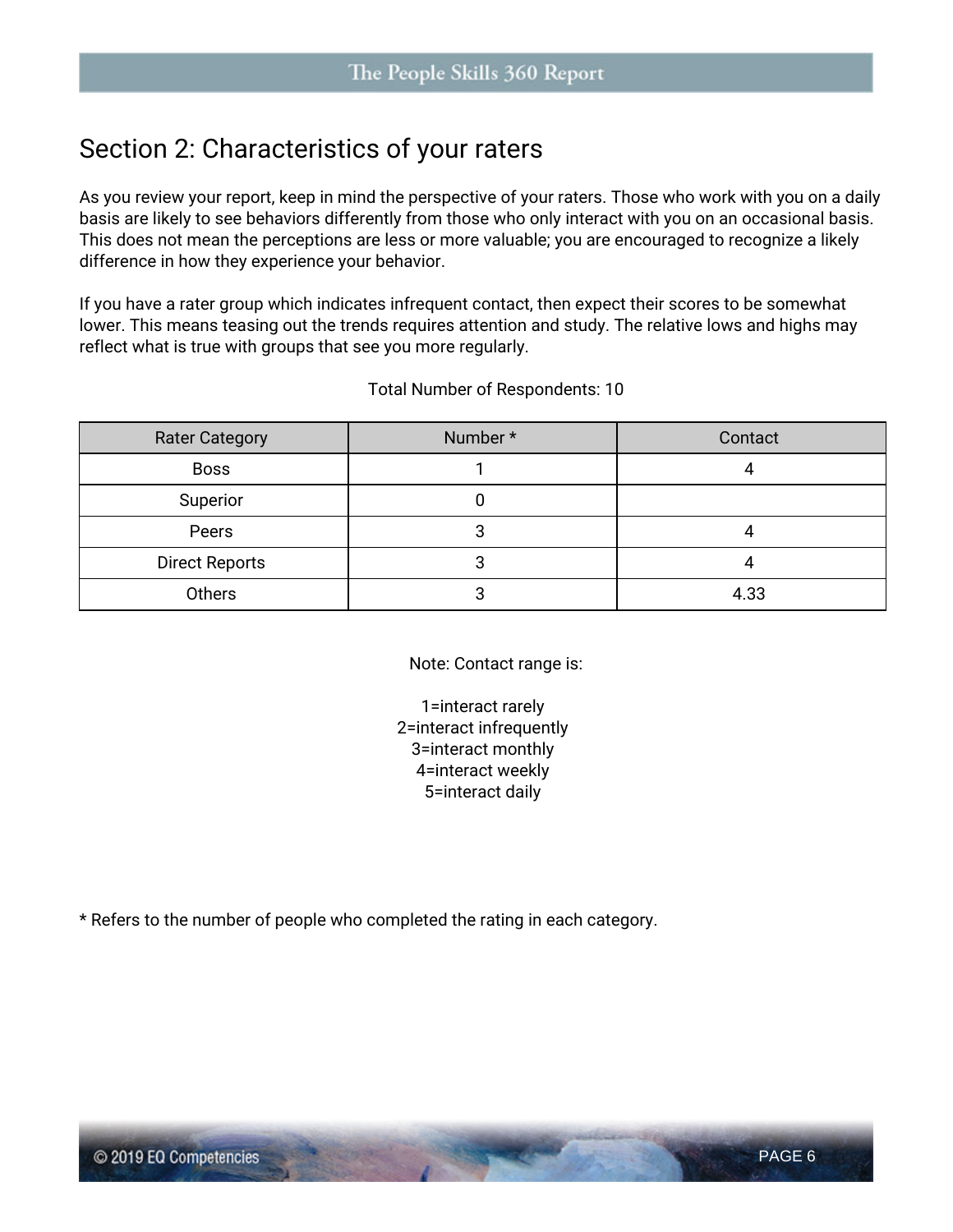# **Section 3: Summary of Frequency Ratings**

**Overall ratings for Frequency**

Raters are asked to base their ratings on the following criteria:

| Not At All | ' Seldom or to a little | Sometimes or to some | Usually or to a great | Always or to a very great |
|------------|-------------------------|----------------------|-----------------------|---------------------------|
|            | extent                  | extent               | extent                | extent                    |

|                                  |         | 1 | $\overline{2}$ | 3 | 4 | 5          |        |
|----------------------------------|---------|---|----------------|---|---|------------|--------|
| Reframing (36)                   |         |   |                |   |   |            | 4.0    |
| Creativity (10)                  |         |   |                |   |   |            | 3.9    |
| Self-Confidence (42)             |         |   |                |   |   |            | 3.8(!) |
| Assertiveness (2)                |         |   |                |   |   |            | 3.7    |
| Interpersonally Skillful (25)    |         |   |                |   |   |            | 3.6    |
| Collaboration (4)                |         |   |                |   |   |            | 3.6    |
| Conflict Management (6)          |         |   |                |   |   |            | 3.5    |
| Optimism (31)                    |         |   |                |   |   |            | 3.5    |
| Impulse Control (18)             |         |   |                |   |   |            | 3.5    |
| Adaptability (1)                 |         |   |                |   |   |            | 3.5    |
| <b>Emotional Expression (11)</b> |         |   |                |   |   |            | 3.4    |
| Compassion (5)                   |         |   |                |   |   |            | 3.4    |
| Stamina (49)                     |         |   |                |   |   |            | 3.4    |
| Accurate Self-Assessment (40)    |         |   |                |   |   |            | 3.4    |
| Trustworthy (53)                 |         |   |                |   |   |            | 3.3    |
| Influencing Others (20)          |         |   |                |   |   |            | 3.3    |
| Patience (32)                    |         |   |                |   |   |            | 3.2    |
| Group Savvy (17)                 |         |   |                |   |   |            | 3.2    |
| Listening Generously (27)        |         |   |                |   |   |            | 3.2    |
| Tolerance (51)                   |         |   |                |   |   |            | 3.2    |
| Relationship Savvy (37)          |         |   |                |   |   |            | 3.1    |
| Mindfulness (28)                 |         |   |                |   |   |            | 3.1    |
| Independence (19)                |         |   |                |   |   |            | 3.1    |
| Initiative (21)                  |         |   |                |   |   |            | 3.1    |
| Insightfulness (22)              |         |   |                |   |   |            | 3.1    |
| Authenticity (3)                 |         |   |                |   |   |            | 3.1    |
| Understanding Others (54)        |         |   |                |   |   |            | 3.0    |
| Top 25%                          | 2nd 25% |   | 3rd 25%        |   |   | Bottom 25% |        |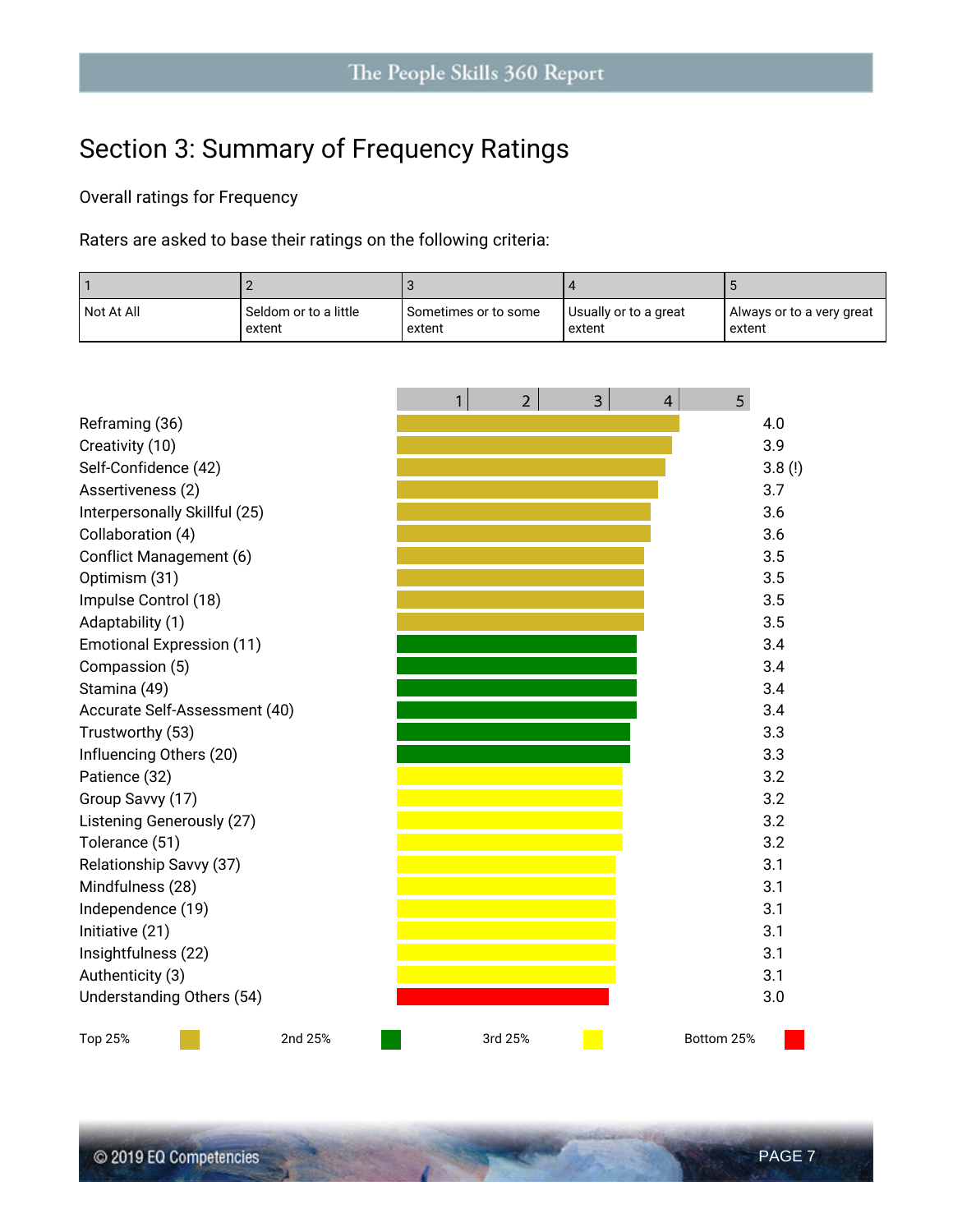# **Section 3: Summary of Frequency Ratings**

**Overall ratings for Frequency**

Raters are asked to base their ratings on the following criteria:

| Not At All | Seldom or to a little<br>extent | Sometimes or to some<br>extent | Usually or to a great<br>extent | Always or to a very great<br>extent |
|------------|---------------------------------|--------------------------------|---------------------------------|-------------------------------------|
|            |                                 |                                |                                 |                                     |
|            |                                 |                                |                                 |                                     |

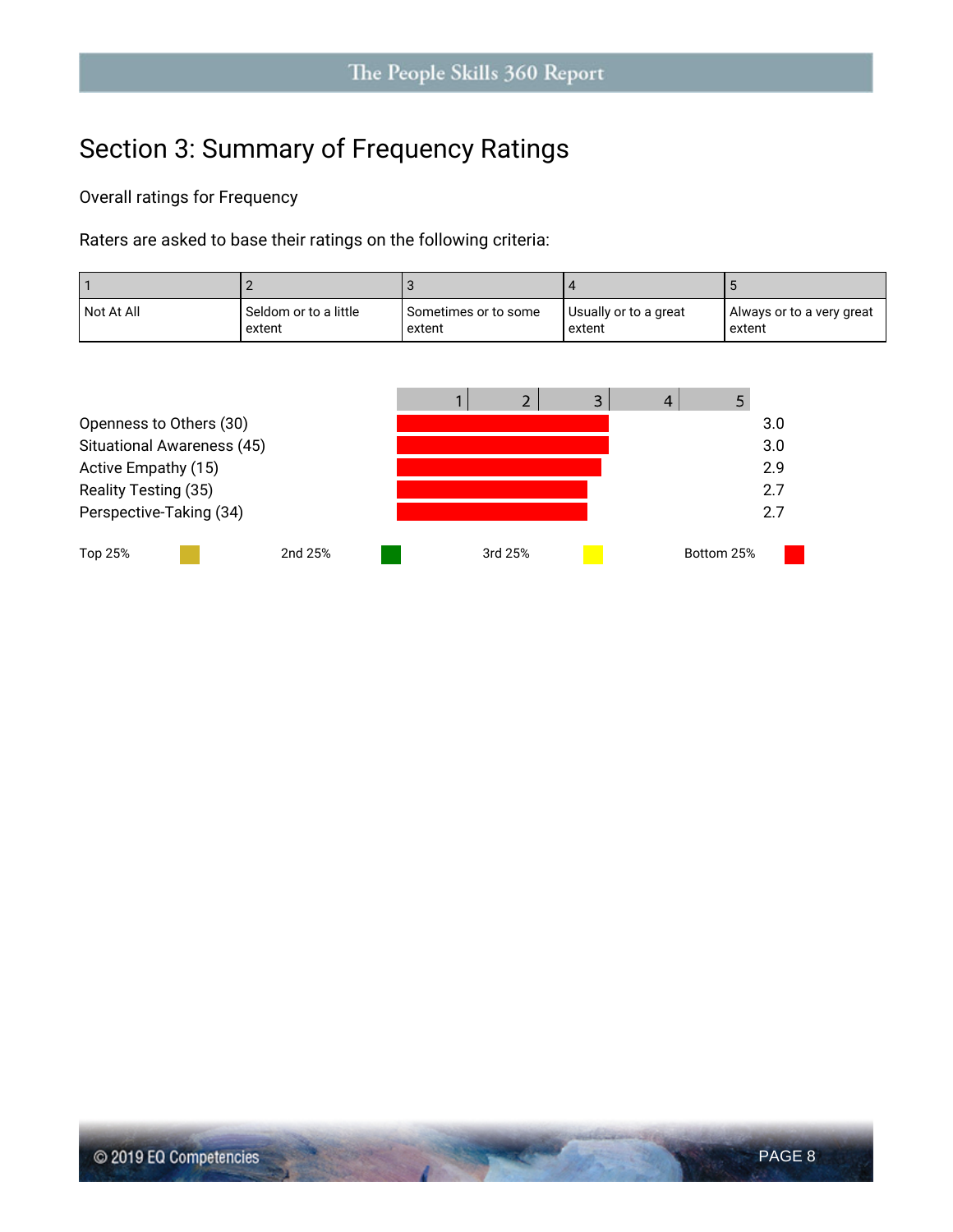#### **Group Ratings for Frequency**

|                                  | <b>Boss</b> | Superiors | Peers      | <b>Direct</b><br>Reports | Other      | Self |
|----------------------------------|-------------|-----------|------------|--------------------------|------------|------|
| Reframing (36)                   | 4.00        |           | 4.33       | 4.00                     | 3.67       | 5.00 |
| Creativity (10)                  | 2.00        |           | 4.00 $(*)$ | 3.67                     | 4.67       | 3.00 |
| Self-Confidence (42)             | 4.00        |           | 4.33       | 3.00                     | 4.00       | 2.00 |
| Assertiveness (2)                | 4.00        |           | 3.67       | 3.67                     | 3.67       | 3.00 |
| Interpersonally Skillful (25)    | 4.00        |           | 3.67       | $3.67 (*)$               | 3.33       | 4.00 |
| Collaboration (4)                | 4.00        |           | 4.00 $(*)$ | 4.00                     | 2.67       | 5.00 |
| Conflict Management (6)          | 1.00        |           | 3.67       | $3.33$ (*)               | 4.33       | 4.00 |
| Optimism (31)                    | 4.00        |           | 3.00       | 3.67                     | 3.67       | 3.00 |
| Impulse Control (18)             | 3.00        |           | 3.67       | 3.00                     | 4.00 $(*)$ | 2.00 |
| Adaptability (1)                 | 4.00        |           | 3.33       | 3.33                     | 3.67       | 1.00 |
| <b>Emotional Expression (11)</b> | 4.00        |           | 3.00       | 3.67                     | 3.33       | 3.00 |
| Compassion (5)                   | 3.00        |           | 3.33       | 4.00                     | 3.00       | 4.00 |
| Stamina (49)                     | 3.00        |           | 3.00       | 3.33                     | 4.00       | 3.00 |
| Accurate Self-Assessment (40)    | 3.00        |           | $3.33(*)$  | 3.33                     | 3.67       | 4.00 |
| Trustworthy (53)                 | 3.00        |           | 2.67       | $3.33 (*)$               | 4.00       | 4.00 |
| Influencing Others (20)          | 3.00        |           | 3.33       | 3.00                     | 3.67       | 3.00 |
| Patience (32)                    | 3.00        |           | 3.33       | 2.67                     | 3.67       | 3.00 |

**Contract Contract** 

**ASSESSMENT**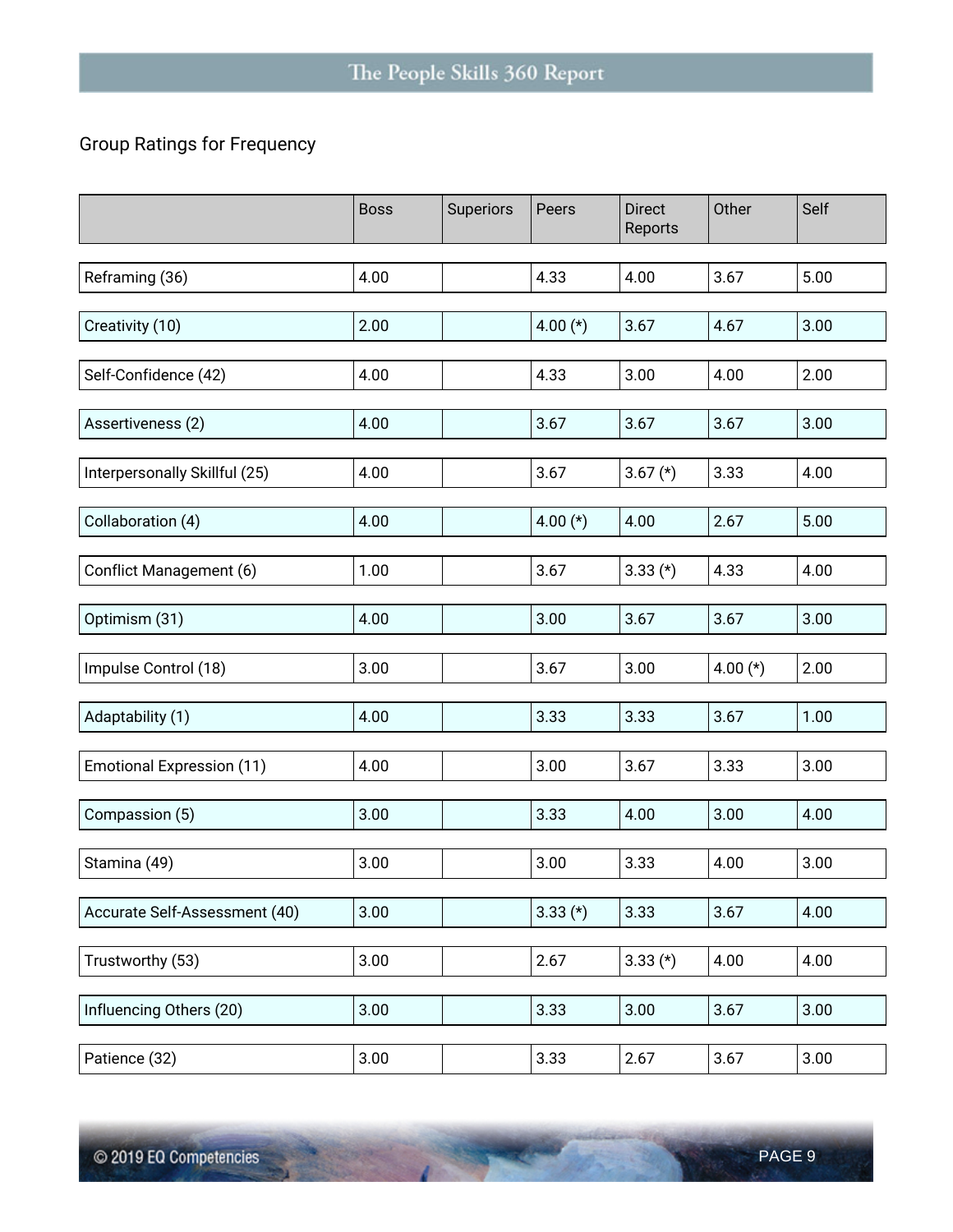|                            | <b>Boss</b> | Superiors | Peers      | <b>Direct</b><br>Reports | Other      | Self |
|----------------------------|-------------|-----------|------------|--------------------------|------------|------|
|                            |             |           |            |                          |            |      |
| Group Savvy (17)           | 4.00        |           | 3.00       | 3.33                     | 3.00       | 4.00 |
|                            |             |           |            |                          |            |      |
| Listening Generously (27)  | 2.00        |           | 3.00       | 4.00                     | 3.00       | 2.00 |
|                            |             |           |            |                          |            |      |
| Tolerance (51)             | 3.00        |           | 3.00       | 3.00                     | 3.67       | 3.00 |
|                            |             |           |            |                          |            |      |
| Relationship Savvy (37)    | 2.00        |           | 3.00       | $3.00(*)$                | $3.67 (*)$ | 3.00 |
|                            |             |           |            |                          |            |      |
| Mindfulness (28)           | 4.00        |           | 3.67       | 3.33                     | 2.00       | 4.00 |
|                            |             |           |            |                          |            |      |
| Independence (19)          | 4.00        |           | $3.33$ (*) | 2.67                     | 3.00       | 4.00 |
| Initiative (21)            | 4.00        |           | 2.67       | 3.00                     | $3.33$ (*) | 4.00 |
|                            |             |           |            |                          |            |      |
| Insightfulness (22)        | 2.00        |           | 3.00       | 3.00                     | $3.67$ (*) | 2.00 |
|                            |             |           |            |                          |            |      |
| Authenticity (3)           | 5.00        |           | 3.67       | 2.67                     | 2.33       | 3.00 |
|                            |             |           |            |                          |            |      |
| Understanding Others (54)  | 3.00        |           | $3.00(*)$  | 2.67                     | 3.33       | 3.00 |
|                            |             |           |            |                          |            |      |
| Openness to Others (30)    | 3.00        |           | 2.67       | 2.67                     | 3.67       | 2.00 |
|                            |             |           |            |                          |            |      |
| Situational Awareness (45) | 3.00        |           | 3.00       | 3.00                     | 3.00       | 4.00 |
|                            |             |           |            |                          |            |      |
| Active Empathy (15)        | 2.00        |           | 2.33       | 3.33                     | 3.33       | 4.00 |
|                            |             |           |            |                          |            |      |
| Reality Testing (35)       | 4.00        |           | 2.33       | 2.67                     | 2.67       | 4.00 |
|                            |             |           |            |                          |            |      |
| Perspective-Taking (34)    | 3.00        |           | 2.67       | 2.33                     | 3.00       | 3.00 |

Control of the Control

2302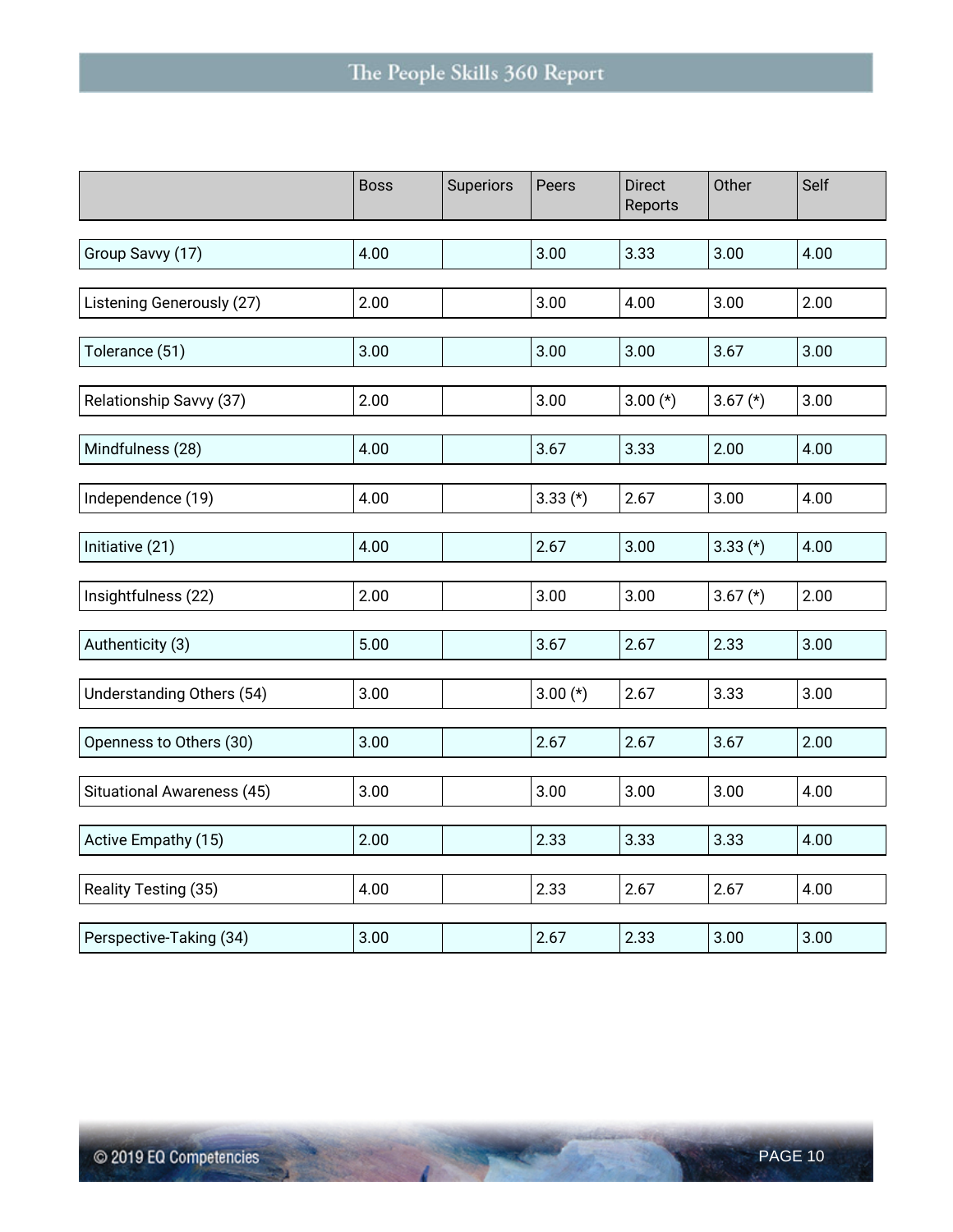### **Section 4: Summary of Effectiveness Ratings**

#### **Overall ratings for Effectiveness**

Raters are asked the degree to which the behavior is a **strength** or **barrier** to effectiveness. Strength is to be enjoyed and seen as an asset. A barrier to effectiveness is to be explored. The "neutral" score of 3 is used to indicate that it is neither a useful nor harmful behavior from the perspective of your raters.

| 1                                        | $\overline{2}$                              | 3            |                | $\overline{4}$ |                     |                | 5                                         |
|------------------------------------------|---------------------------------------------|--------------|----------------|----------------|---------------------|----------------|-------------------------------------------|
| A definite barrier; needs<br>development | A barrier at times,<br>consider development | Neutral      |                | expressed      | Usually effectively |                | Definite strength and<br>effectively used |
|                                          |                                             |              |                |                |                     |                |                                           |
|                                          |                                             | $\mathbf{1}$ | $\overline{2}$ | $\overline{3}$ |                     | $\overline{4}$ | 5                                         |
| Authenticity (3)                         |                                             |              |                |                |                     |                | 3.6                                       |
| Patience (32)                            |                                             |              |                |                |                     |                | 3.5                                       |
| Conflict Management (6)                  |                                             |              |                |                |                     |                | 3.5                                       |
| Creativity (10)                          |                                             |              |                |                |                     |                | 3.5                                       |
| Accurate Self-Assessment (40)            |                                             |              |                |                |                     |                | 3.4                                       |
| Assertiveness (2)                        |                                             |              |                |                |                     |                | 3.4                                       |
| Collaboration (4)                        |                                             |              |                |                |                     |                | 3.3                                       |
| Compassion (5)                           |                                             |              |                |                |                     |                | 3.3                                       |
| Reframing (36)                           |                                             |              |                |                |                     |                | 3.3                                       |
| Situational Awareness (45)               |                                             |              |                |                |                     |                | 3.2                                       |
| Group Savvy (17)                         |                                             |              |                |                |                     |                | 3.2                                       |
| Perspective-Taking (34)                  |                                             |              |                |                |                     |                | 3.2                                       |
| Adaptability (1)                         |                                             |              |                |                |                     |                | 3.1                                       |
| Trustworthy (53)                         |                                             |              |                |                |                     |                | 3.1                                       |
| Independence (19)                        |                                             |              |                |                |                     |                | 3.1                                       |
| Influencing Others (20)                  |                                             |              |                |                |                     |                | 3.1                                       |
| Active Empathy (15)                      |                                             |              |                |                |                     |                | 3.1                                       |
| Self-Confidence (42)                     |                                             |              |                |                |                     |                | 3.0(!)                                    |
| Openness to Others (30)                  |                                             |              |                |                |                     |                | 3.0                                       |
| Mindfulness (28)                         |                                             |              |                |                |                     |                | 3.0                                       |
| Relationship Savvy (37)                  |                                             |              |                |                |                     |                | 2.9                                       |
| Listening Generously (27)                |                                             |              |                |                |                     |                | 2.9                                       |
| <b>Emotional Expression (11)</b>         |                                             |              |                |                |                     |                | 2.9                                       |
| Initiative (21)                          |                                             |              |                |                |                     |                | 2.8                                       |
| Impulse Control (18)                     |                                             |              |                |                |                     |                | 2.8                                       |
| Tolerance (51)                           |                                             |              |                |                |                     |                | 2.8                                       |
| Insightfulness (22)                      |                                             |              |                |                |                     |                | 2.8                                       |
| Top 25%                                  | 2nd 25%                                     |              | 3rd 25%        |                |                     |                | Bottom 25%                                |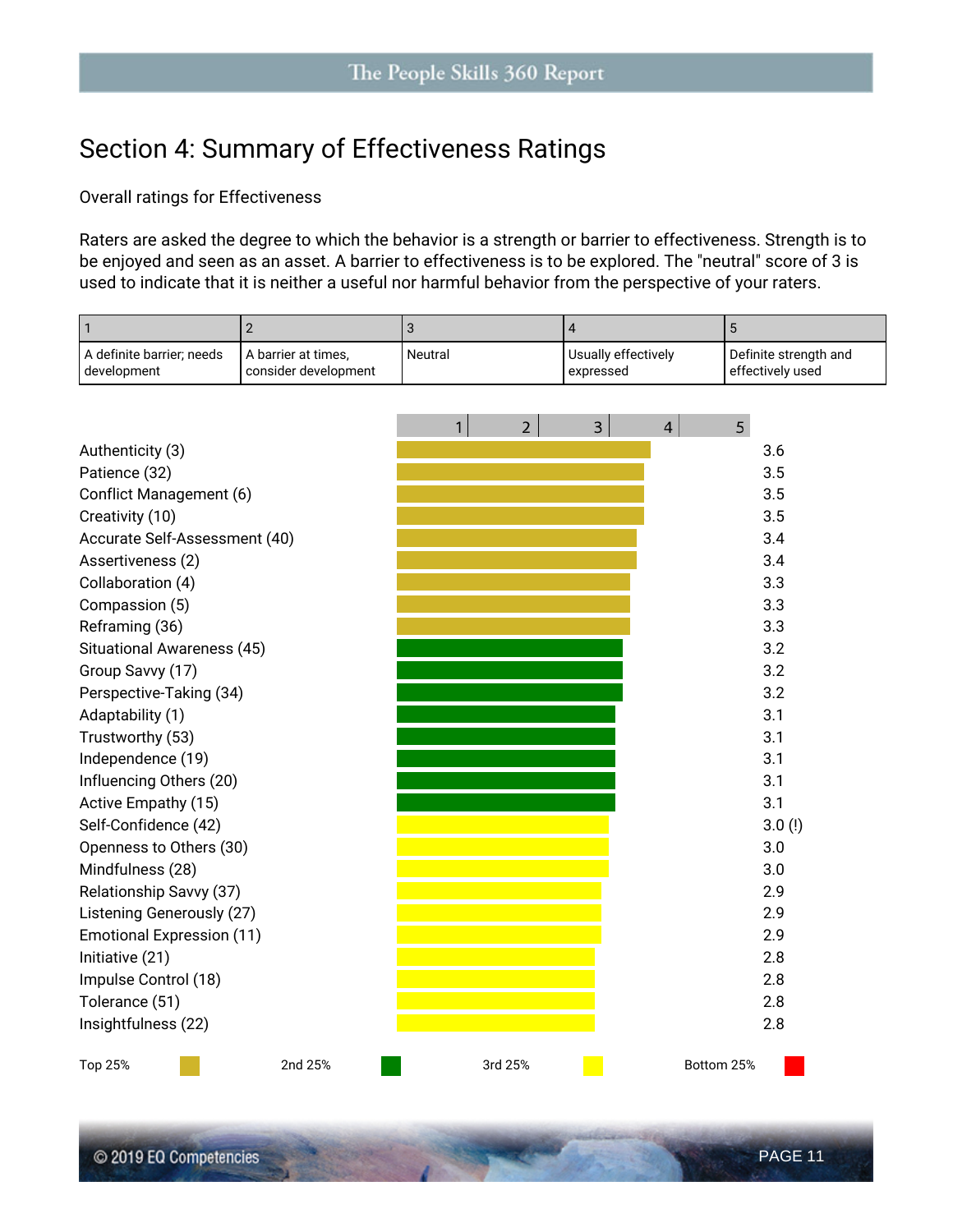### **Section 4: Summary of Effectiveness Ratings**

**Overall ratings for Effectiveness**

Raters are asked the degree to which the behavior is a **strength** or **barrier** to effectiveness. Strength is to be enjoyed and seen as an asset. A barrier to effectiveness is to be explored. The "neutral" score of 3 is used to indicate that it is neither a useful nor harmful behavior from the perspective of your raters.

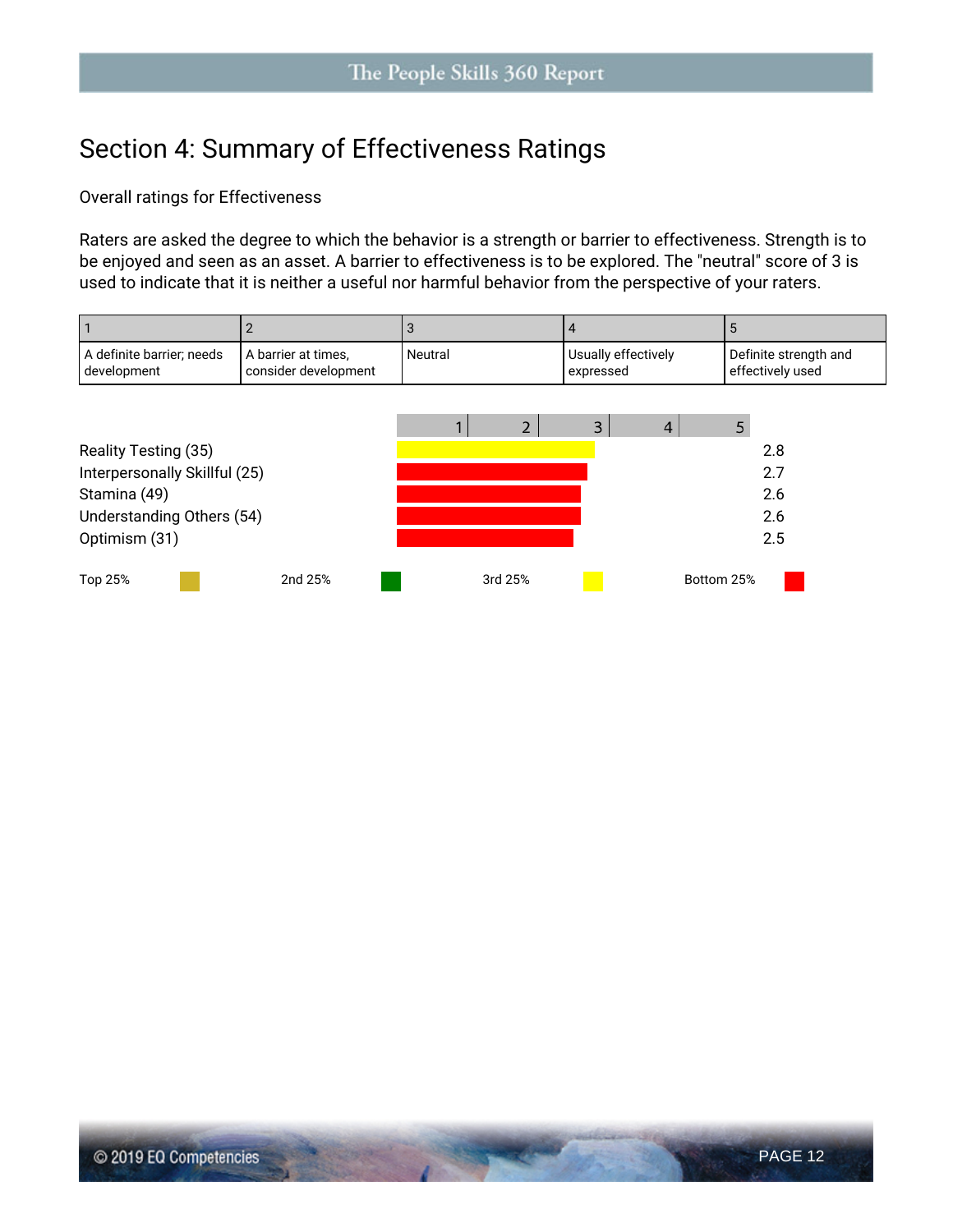#### **Group Ratings for Effectiveness**

|                                   | <b>Boss</b> | Superiors | Peers      | <b>Direct</b><br>Reports | Other      | Self |
|-----------------------------------|-------------|-----------|------------|--------------------------|------------|------|
| Authenticity (3)                  | 5.00        |           | 3.67 $(*)$ | 3.33                     | 3.33       | 3.00 |
| Patience (32)                     | 5.00        |           | 3.67       | 3.00                     | 3.33       | 3.00 |
| Conflict Management (6)           | 5.00        |           | 3.00       | 3.33                     | 3.67       | 3.00 |
| Creativity (10)                   | 5.00        |           | 4.00       | 3.00                     | $3.00(*)$  | 2.00 |
| Accurate Self-Assessment (40)     | 4.00        |           | $3.33(*)$  | 3.33                     | 3.33       | 2.00 |
| Assertiveness (2)                 | 3.00        |           | 3.67       | 3.33                     | 3.33       | 3.00 |
| Collaboration (4)                 | 3.00        |           | 3.00       | 2.67                     | 4.33       | 2.00 |
| Compassion (5)                    | 3.00        |           | 3.33       | 3.67                     | 3.00       | 3.00 |
| Reframing (36)                    | 4.00        |           | $3.33$ (*) | $3.33$ (*)               | 3.00       | 4.00 |
| <b>Situational Awareness (45)</b> | 4.00        |           | 3.33       | 3.33                     | 2.67       | 4.00 |
| Group Savvy (17)                  | 3.00        |           | 2.67       | 2.67                     | 4.33       | 4.00 |
| Perspective-Taking (34)           | 5.00        |           | 2.67       | $3.33$ (*)               | 3.00       | 2.00 |
| Adaptability (1)                  | 3.00        |           | 3.67       | 3.00                     | 2.67       | 2.00 |
| Trustworthy (53)                  | 3.00        |           | 2.33       | 4.33                     | $2.67$ (*) | 4.00 |
| Independence (19)                 | 2.00        |           | 3.00       | 3.33                     | 3.33       | 5.00 |
| Influencing Others (20)           | 4.00        |           | 3.00       | 2.67                     | 3.33       | 2.00 |
| Active Empathy (15)               | 4.00        |           | 2.33       | 2.67                     | 4.00       | 2.00 |

**ALCOHOL: YES** 

**Contract Contract**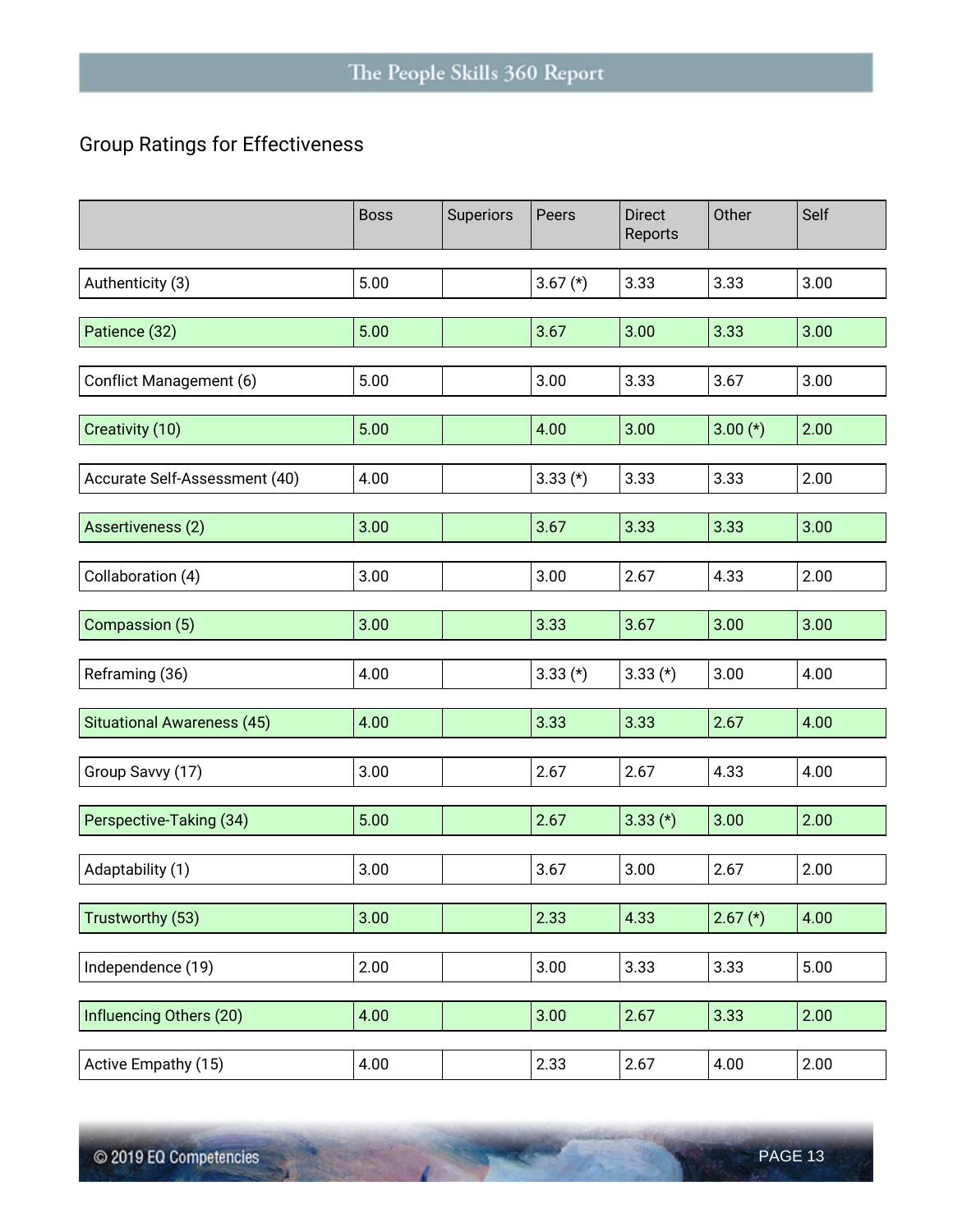|                                  | <b>Boss</b> | Superiors | Peers      | <b>Direct</b><br>Reports | Other      | Self |
|----------------------------------|-------------|-----------|------------|--------------------------|------------|------|
|                                  |             |           |            |                          |            |      |
| Self-Confidence (42)             | 3.00        |           | 3.67 $(*)$ | 2.33                     | 3.00       | 4.00 |
|                                  |             |           |            |                          |            |      |
| Openness to Others (30)          | 2.00        |           | 3.67       | 2.00                     | 3.67 $(*)$ | 3.00 |
|                                  |             |           |            |                          |            |      |
| Mindfulness (28)                 | 5.00        |           | 3.00       | 3.00                     | $2.33$ (*) | 2.00 |
| Relationship Savvy (37)          | 2.00        |           | $3.33$ (*) | 2.67                     | 3.00       | 4.00 |
|                                  |             |           |            |                          |            |      |
| <b>Listening Generously (27)</b> | 2.00        |           | 3.00       | 3.00                     | 3.00       | 3.00 |
|                                  |             |           |            |                          |            |      |
| <b>Emotional Expression (11)</b> | 4.00        |           | 2.67       | 2.67                     | 3.00       | 5.00 |
|                                  |             |           |            |                          |            |      |
| Initiative (21)                  | 3.00        |           | 3.33       | 2.67                     | 2.33       | 5.00 |
| Impulse Control (18)             | 4.00        |           | 2.33       | 2.00                     | 3.67       | 2.00 |
|                                  |             |           |            |                          |            |      |
| Tolerance (51)                   | 2.00        |           | 3.00       | 3.00                     | 2.67       | 4.00 |
|                                  |             |           |            |                          |            |      |
| Insightfulness (22)              | 3.00        |           | 3.33       | 3.33                     | 1.67       | 3.00 |
| Reality Testing (35)             | 3.00        |           | 2.33       | 3.00                     | 3.00       | 4.00 |
|                                  |             |           |            |                          |            |      |
| Interpersonally Skillful (25)    | 3.00        |           | 2.67       | $2.67 (*)$               | $2.67 (*)$ | 3.00 |
|                                  |             |           |            |                          |            |      |
| Stamina (49)                     | 4.00        |           | 2.33       | 2.67                     | 2.33       | 4.00 |
| Understanding Others (54)        | 3.00        |           | $2.67 (*)$ | 2.00                     | 3.00       | 4.00 |
|                                  |             |           |            |                          |            |      |
| Optimism (31)                    | 4.00        |           | $2.33(*)$  | 2.33                     | 2.33       | 3.00 |

Control of the Control

2302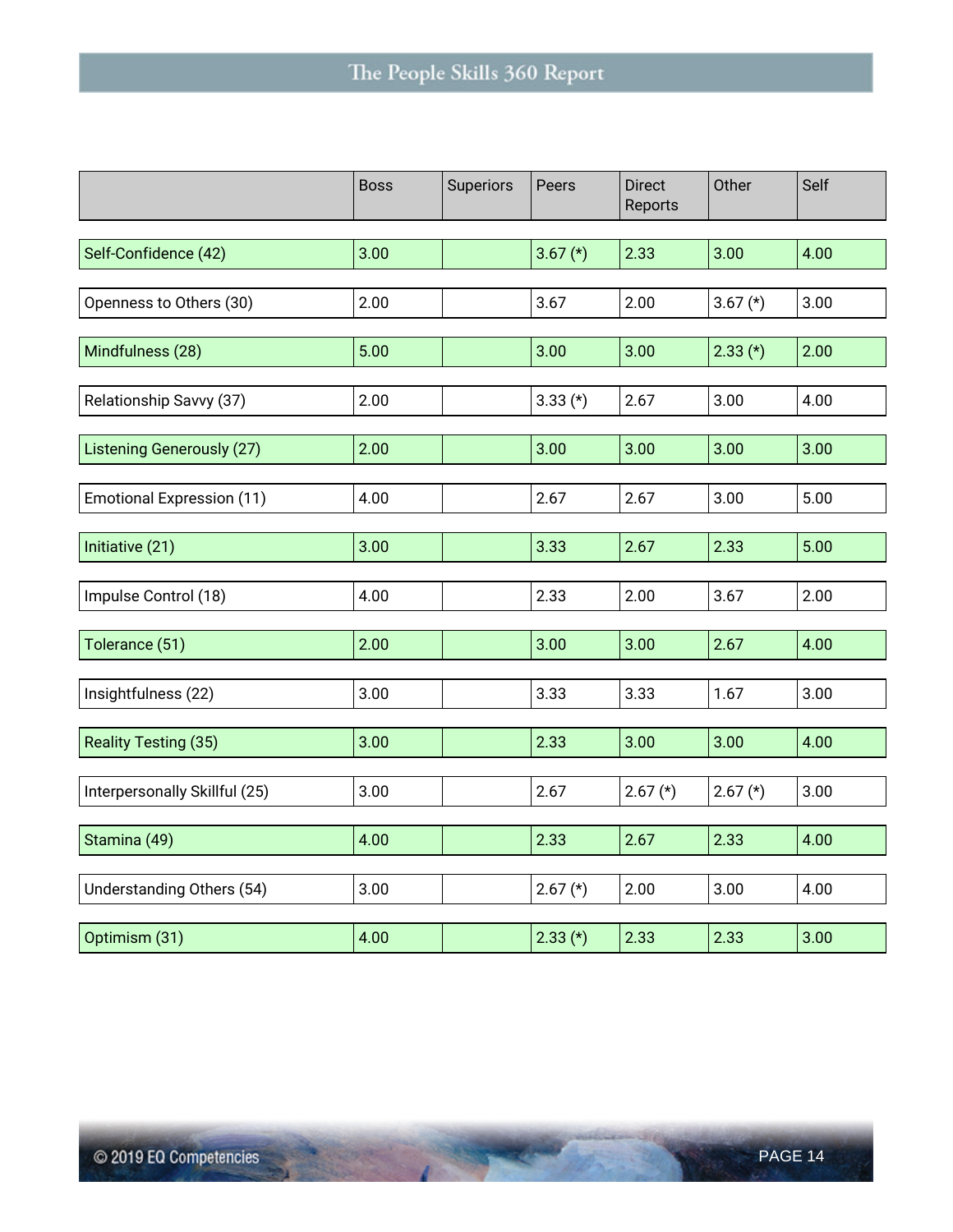# **Section 5: Summary of Importance Ratings**

#### **Overall ratings for Importance**

Given the ratings of frequency of demonstrated behavior, how important is the behavior to your success:

| l Not important | <b>I</b> Not critical to success l<br>but occasionally useful | Important | l Very important to<br>success | l Essential  failure to<br>l demonstrate would<br>create problems |
|-----------------|---------------------------------------------------------------|-----------|--------------------------------|-------------------------------------------------------------------|

|                                   | 1 | $\overline{2}$ | $\overline{3}$ | $\overline{4}$ | 5          |        |
|-----------------------------------|---|----------------|----------------|----------------|------------|--------|
| Creativity (10)                   |   |                |                |                |            | 4.3    |
| Tolerance (51)                    |   |                |                |                |            | 3.7    |
| Trustworthy (53)                  |   |                |                |                |            | 3.7    |
| Relationship Savvy (37)           |   |                |                |                |            | 3.6    |
| Independence (19)                 |   |                |                |                |            | 3.5    |
| Perspective-Taking (34)           |   |                |                |                |            | 3.5    |
| Self-Confidence (42)              |   |                |                |                |            | 3.5(!) |
| Understanding Others (54)         |   |                |                |                |            | 3.5    |
| Initiative (21)                   |   |                |                |                |            | 3.4    |
| Compassion (5)                    |   |                |                |                |            | 3.4    |
| Reality Testing (35)              |   |                |                |                |            | 3.4    |
| Active Empathy (15)               |   |                |                |                |            | 3.4    |
| Stamina (49)                      |   |                |                |                |            | 3.4    |
| Patience (32)                     |   |                |                |                |            | 3.2    |
| Openness to Others (30)           |   |                |                |                |            | 3.2    |
| Interpersonally Skillful (25)     |   |                |                |                |            | 3.2    |
| Conflict Management (6)           |   |                |                |                |            | 3.2    |
| Impulse Control (18)              |   |                |                |                |            | 3.2    |
| <b>Situational Awareness (45)</b> |   |                |                |                |            | 3.1    |
| Authenticity (3)                  |   |                |                |                |            | 3.1    |
| Reframing (36)                    |   |                |                |                |            | 3.1    |
| Adaptability (1)                  |   |                |                |                |            | 3.1    |
| Mindfulness (28)                  |   |                |                |                |            | 3.1    |
| Assertiveness (2)                 |   |                |                |                |            | 3.0    |
| Optimism (31)                     |   |                |                |                |            | 3.0    |
| <b>Emotional Expression (11)</b>  |   |                |                |                |            | 3.0    |
| Accurate Self-Assessment (40)     |   |                |                |                |            | 3.0    |
| 2nd 25%<br>Top 25%                |   | 3rd 25%        |                |                | Bottom 25% |        |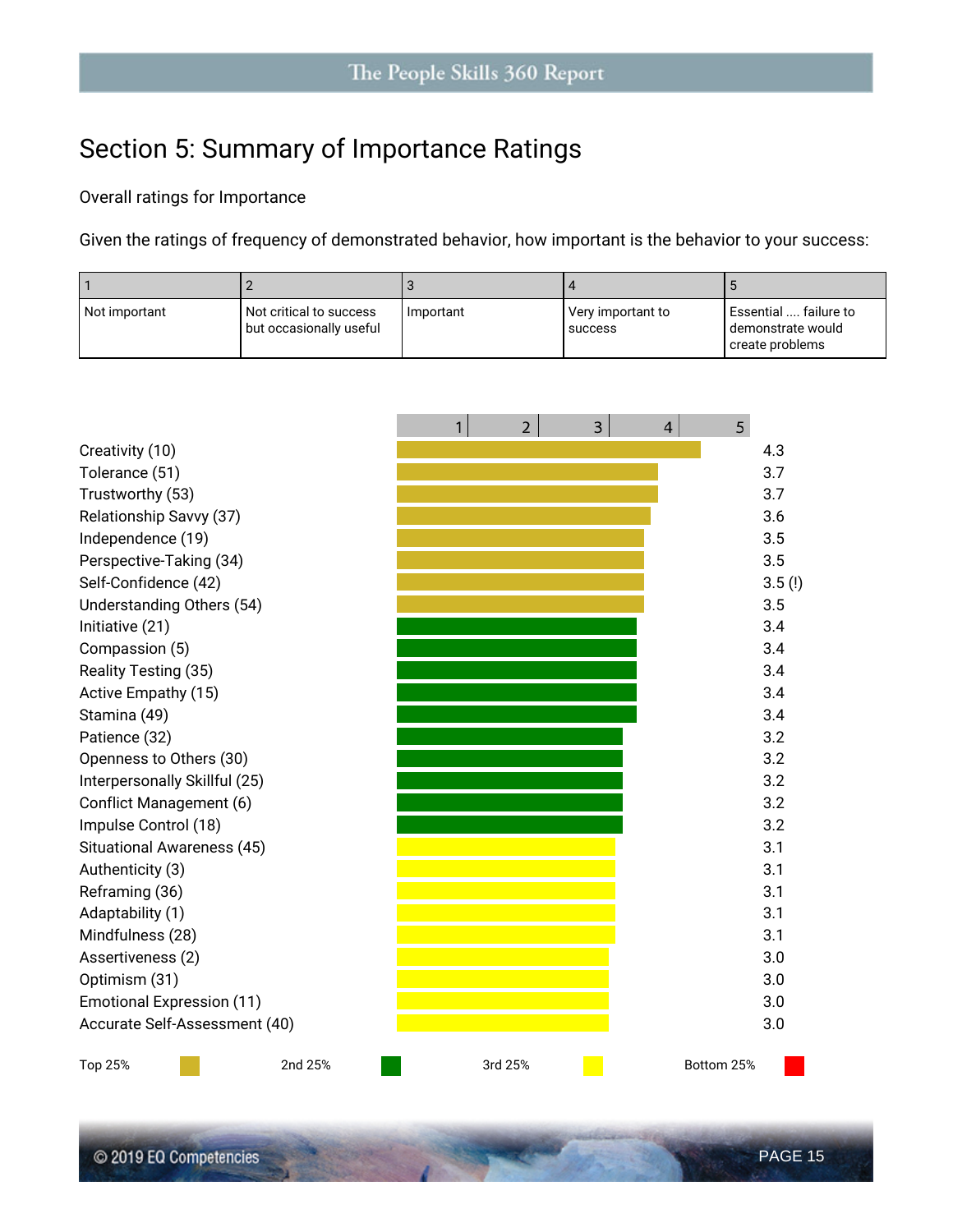# **Section 5: Summary of Importance Ratings**

#### **Overall ratings for Importance**

Given the ratings of frequency of demonstrated behavior, how important is the behavior to your success:

| l Not important | l Not critical to success l<br>but occasionally useful | Important | Very important to<br>success | l Essential  failure to<br>l demonstrate would<br>create problems |
|-----------------|--------------------------------------------------------|-----------|------------------------------|-------------------------------------------------------------------|

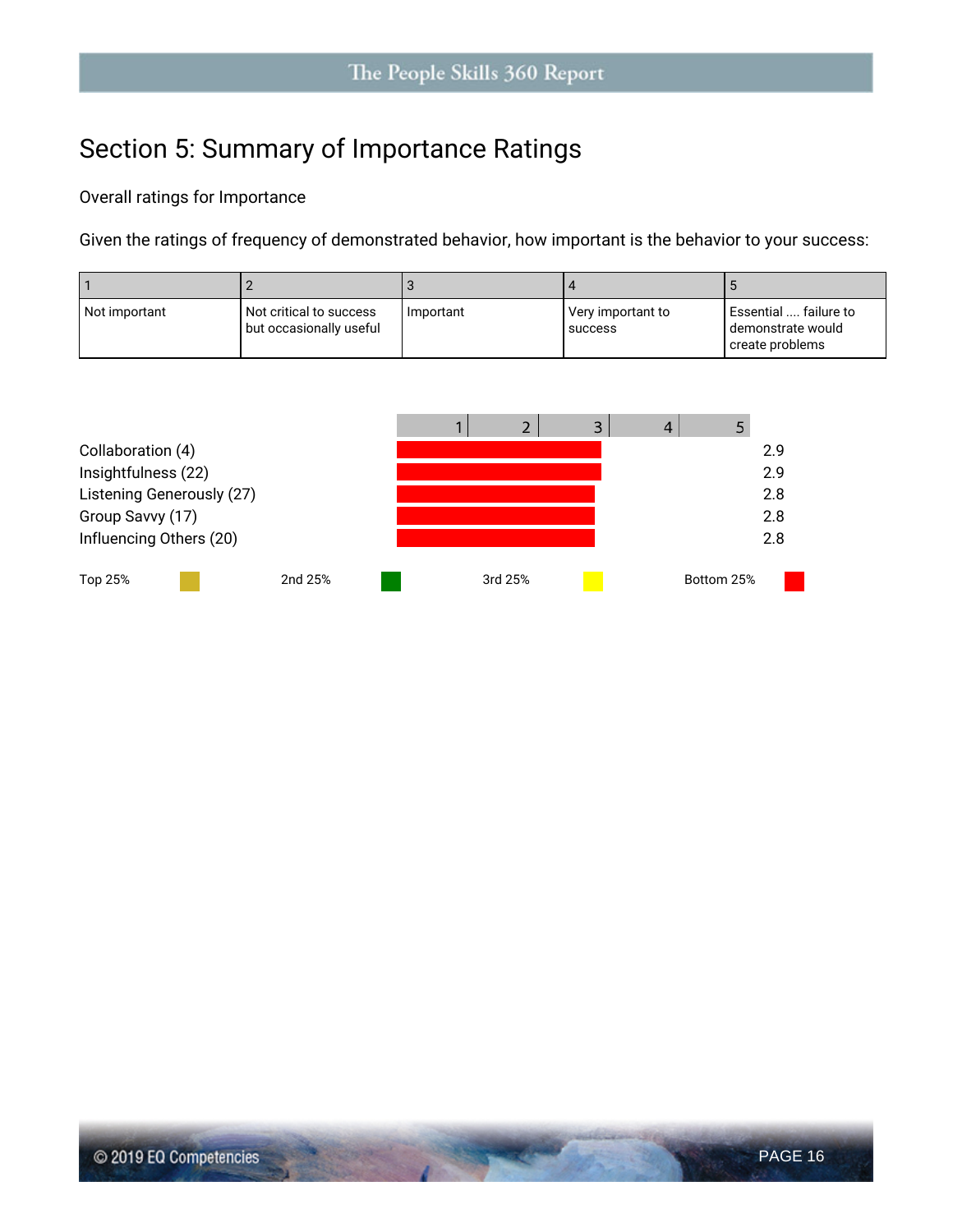#### **Group Ratings for Importance**

|                                  | <b>Boss</b> | Superiors | Peers      | <b>Direct</b><br>Reports | Other      | Self |
|----------------------------------|-------------|-----------|------------|--------------------------|------------|------|
| Creativity (10)                  | 4.00        |           | 4.33       | 4.33                     | 4.33 $(*)$ | 4.00 |
| Tolerance (51)                   | 4.00        |           | 4.00       | 4.00                     | 3.00       | 3.00 |
| Trustworthy (53)                 | 4.00        |           | 3.67       | 4.00                     | $3.33$ (*) | 3.00 |
| <b>Relationship Savvy (37)</b>   | 4.00        |           | 4.33       | 4.00                     | 2.33       | 3.00 |
| Independence (19)                | 3.00        |           | 3.67       | 4.00                     | 3.00       | 2.00 |
| Perspective-Taking (34)          | 4.00        |           | 3.33       | 4.00                     | 3.00       | 4.00 |
| Self-Confidence (42)             | 3.00        |           | 3.33       | 4.00                     | 3.33       | 3.00 |
| <b>Understanding Others (54)</b> | 2.00        |           | 4.00       | 4.00                     | 3.00       | 3.00 |
| Initiative (21)                  | 3.00        |           | 3.67       | 3.33                     | 3.33       | 3.00 |
| Compassion (5)                   | 2.00        |           | 4.33       | $3.67$ (*)               | 2.67       | 3.00 |
| Reality Testing (35)             | 3.00        |           | 4.33       | 3.00                     | 3.00       | 2.00 |
| <b>Active Empathy (15)</b>       | 3.00        |           | 4.00       | 3.33                     | 3.00       | 3.00 |
| Stamina (49)                     | 4.00        |           | 4.00       | 3.00                     | 3.00       | 4.00 |
| Patience (32)                    | 5.00        |           | 2.67       | 4.00                     | 2.33       | 4.00 |
| Openness to Others (30)          | 4.00        |           | 3.00       | 3.33                     | $3.00(*)$  | 5.00 |
| Interpersonally Skillful (25)    | 4.00        |           | $3.33$ (*) | 3.33                     | $2.67 (*)$ | 3.00 |
| Conflict Management (6)          | 3.00        |           | 3.00       | 3.00                     | 3.67       | 3.00 |

**STATE OF BUILDING** 

 $\sim$   $\sim$   $\sim$   $\sim$   $\sim$   $\sim$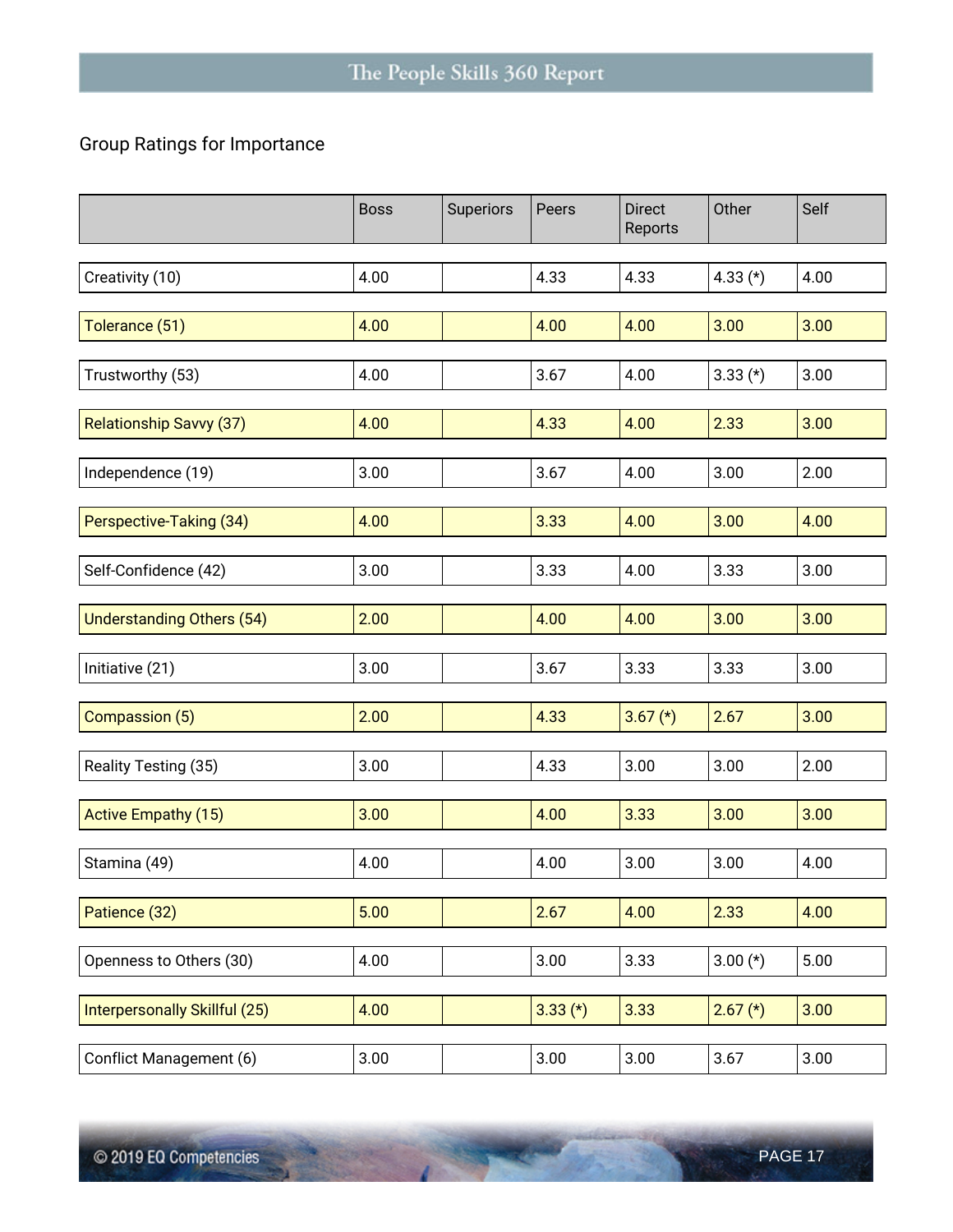|                                  | <b>Boss</b> | Superiors | Peers | <b>Direct</b><br>Reports | Other      | Self |
|----------------------------------|-------------|-----------|-------|--------------------------|------------|------|
|                                  |             |           |       |                          |            |      |
| Impulse Control (18)             | 3.00        |           | 3.00  | 2.33                     | 4.33       | 4.00 |
|                                  |             |           |       |                          |            |      |
| Situational Awareness (45)       | 3.00        |           | 3.00  | 3.33                     | 3.00       | 2.00 |
|                                  |             |           |       |                          |            |      |
| Authenticity (3)                 | 5.00        |           | 2.67  | 3.00                     | 3.00       | 4.00 |
|                                  |             |           |       |                          |            |      |
| Reframing (36)                   | 3.00        |           | 3.00  | 3.00                     | 3.33       | 3.00 |
|                                  |             |           |       |                          |            |      |
| Adaptability (1)                 | 3.00        |           | 2.67  | 3.67                     | 3.00       | 5.00 |
|                                  |             |           |       |                          |            |      |
| Mindfulness (28)                 | 2.00        |           | 3.00  | 3.00                     | $3.67$ (*) | 3.00 |
|                                  |             |           |       |                          |            |      |
| <b>Assertiveness (2)</b>         | 4.00        |           | 3.00  | 2.67                     | 3.00       | 4.00 |
|                                  |             |           |       |                          |            |      |
| Optimism (31)                    | 3.00        |           | 2.67  | 3.00                     | 3.33       | 4.00 |
|                                  |             |           |       |                          |            |      |
| <b>Emotional Expression (11)</b> | 3.00        |           | 3.00  | 3.00                     | 3.00       | 3.00 |
|                                  |             |           |       |                          |            |      |
| Accurate Self-Assessment (40)    | 2.00        |           | 4.00  | 2.67                     | 2.67       | 3.00 |
|                                  |             |           | 3.00  | 2.33                     | 3.00       | 3.00 |
| <b>Collaboration (4)</b>         | 4.00        |           |       |                          |            |      |
| Insightfulness (22)              | 4.00        |           | 2.00  | 3.33                     | 3.00       | 4.00 |
|                                  |             |           |       |                          |            |      |
| <b>Listening Generously (27)</b> | 4.00        |           | 3.33  | 2.67                     | 2.00       | 3.00 |
|                                  |             |           |       |                          |            |      |
| Group Savvy (17)                 | 3.00        |           | 2.67  | 2.67                     | 3.00       | 3.00 |
|                                  |             |           |       |                          |            |      |
| Influencing Others (20)          | 3.00        |           | 2.67  | 3.33                     | 2.33       | 3.00 |
|                                  |             |           |       |                          |            |      |

Control of the Control

14392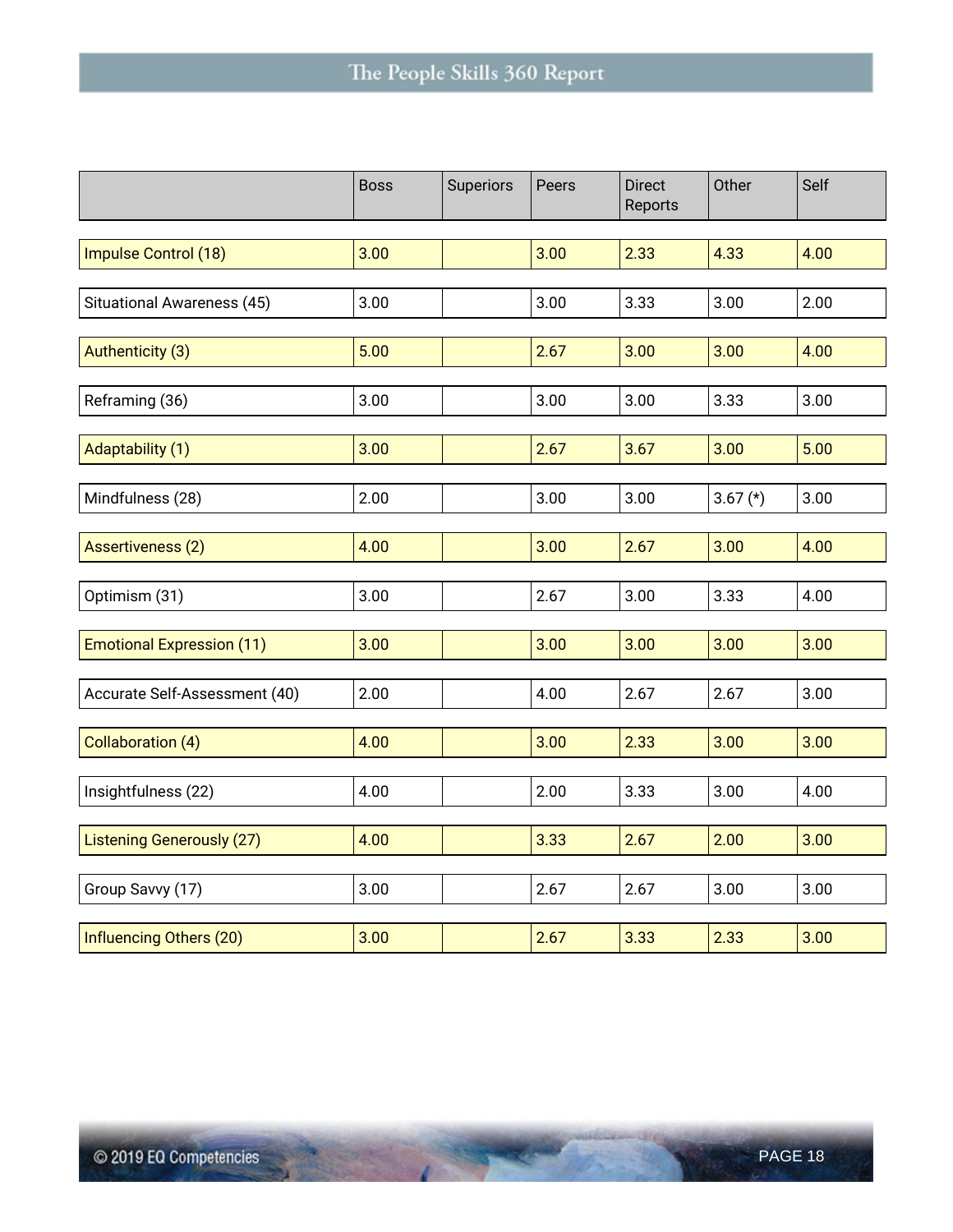### **Section 6: Matrix Summaries**

The following matrix summaries allow you to see how the different types of ratings relate to each other. Note that your scores were broken into the top 25%, next 25%, lower 25% and lowest 25%. This is based on your overall score ratings and not on any other comparison group.

|                          | <b>FREQUENCY</b>                                                                                              |                                                           |                                                                                                                                      |                                                                                     |  |  |  |  |  |
|--------------------------|---------------------------------------------------------------------------------------------------------------|-----------------------------------------------------------|--------------------------------------------------------------------------------------------------------------------------------------|-------------------------------------------------------------------------------------|--|--|--|--|--|
|                          | Top 25%                                                                                                       | 2nd 25%                                                   | 3rd 25%                                                                                                                              | Lowest 25%                                                                          |  |  |  |  |  |
| Тор 25%                  | <b>Conflict Management (6)</b><br>Creativity (10)<br>Assertiveness (2)<br>Collaboration (4)<br>Reframing (36) | <b>Accurate Self-Assessment</b><br>(40)<br>Compassion (5) | Authenticity (3)<br>Patience (32)                                                                                                    |                                                                                     |  |  |  |  |  |
| 2nd 25%<br>EFFECTIVENESS | Adaptability (1)                                                                                              | Trustworthy (53)<br>Influencing Others (20)               | Group Savvy (17)<br>Independence (19)                                                                                                | <b>Situational Awareness (45)</b><br>Perspective-Taking (34)<br>Active Empathy (15) |  |  |  |  |  |
| 3rd 25%                  | Self-Confidence (42)<br>Impulse Control (18)                                                                  | <b>Emotional Expression (11)</b>                          | Mindfulness (28)<br>Relationship Savvy (37)<br>Listening Generously (27)<br>Initiative (21)<br>Tolerance (51)<br>Insightfulness (22) | Openness to Others (30)<br>Reality Testing (35)                                     |  |  |  |  |  |
| Lowest 25%               | <b>Interpersonally Skillful (25)</b><br>Optimism (31)                                                         | Stamina (49)                                              |                                                                                                                                      | Understanding Others (54)                                                           |  |  |  |  |  |

Do more of what is effective and infrequently displayed and tone down frequent relatively ineffective behaviors as these may create "noise".

Green Boxes: Behaviors that need to be continued at the current level of frequency or effectiveness, unless an indication of "Overuse" is noted. Overuse would indicate a strength that needs to be modified.

Red Boxes: Behaviors that are effective but rarely displayed.

Yellow Boxes: Behaviors frequently displayed that are relatively ineffective.

© 2019 EQ Competencies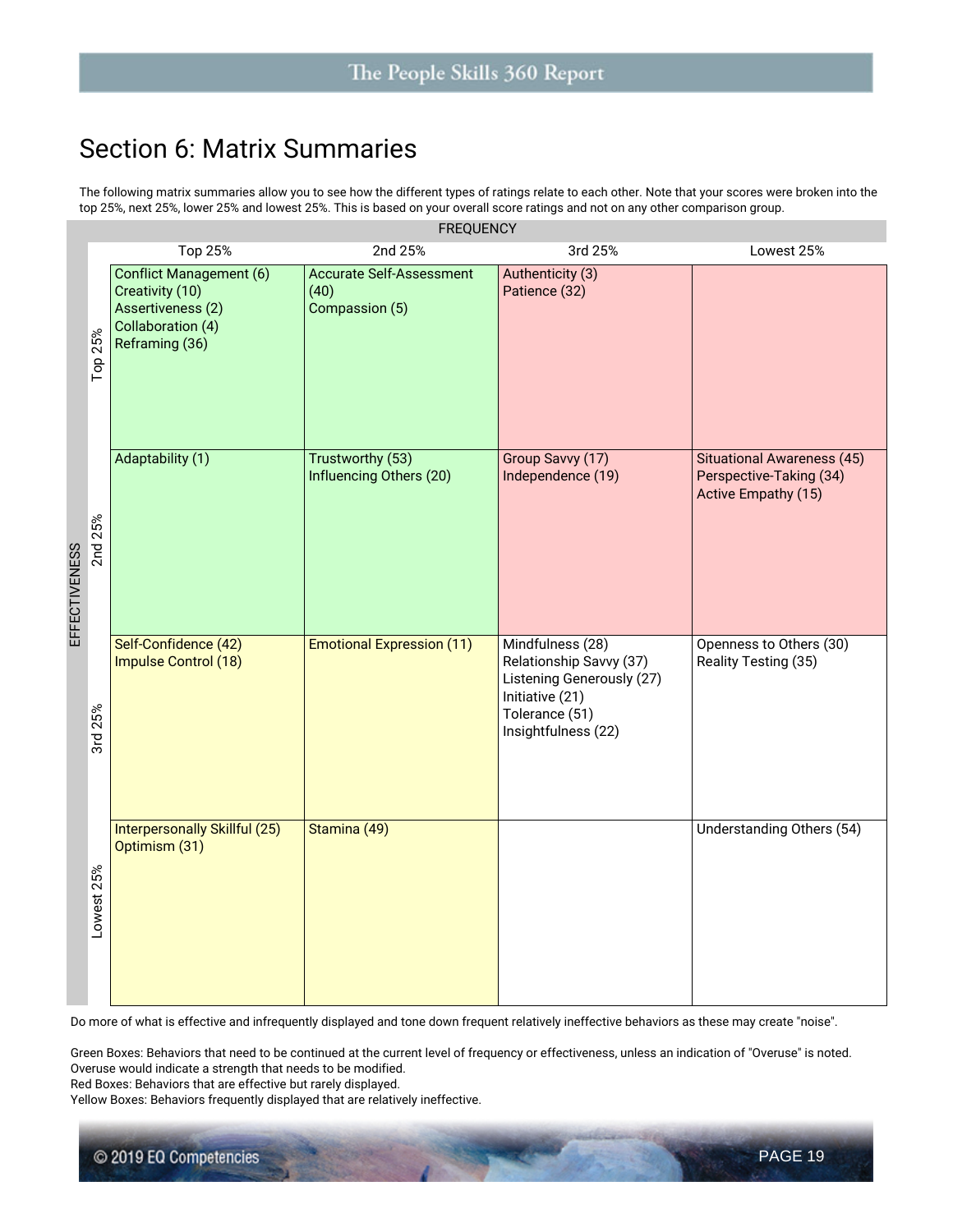#### The People Skills 360 Report

|                   | <b>EFFECTIVENESS</b> |                                                                                                                  |                                                                  |                                                                                            |                                               |  |  |  |  |
|-------------------|----------------------|------------------------------------------------------------------------------------------------------------------|------------------------------------------------------------------|--------------------------------------------------------------------------------------------|-----------------------------------------------|--|--|--|--|
|                   |                      | Top 25%                                                                                                          | 2nd 25%                                                          | 3rd 25%                                                                                    | Lowest 25%                                    |  |  |  |  |
|                   | Top 25%              | Creativity (10)                                                                                                  | Trustworthy (53)<br>Independence (19)<br>Perspective-Taking (34) | Tolerance (51)<br>Relationship Savvy (37)<br>Self-Confidence (42)                          | <b>Understanding Others (54)</b>              |  |  |  |  |
| <b>IMPORTANCE</b> | 2nd 25%              | Compassion (5)<br>Patience (32)<br><b>Conflict Management (6)</b>                                                | <b>Active Empathy (15)</b>                                       | Initiative (21)<br>Reality Testing (35)<br>Openness to Others (30)<br>Impulse Control (18) | Stamina (49)<br>Interpersonally Skillful (25) |  |  |  |  |
|                   | 3rd 25%              | <b>Authenticity (3)</b><br>Reframing (36)<br><b>Assertiveness (2)</b><br><b>Accurate Self-Assessment</b><br>(40) | <b>Situational Awareness (45)</b><br>Adaptability (1)            | Mindfulness (28)<br><b>Emotional Expression (11)</b>                                       | Optimism (31)                                 |  |  |  |  |
|                   | Lowest 25%           | Collaboration (4)                                                                                                | Group Savvy (17)<br>Influencing Others (20)                      | Insightfulness (22)<br>Listening Generously (27)                                           |                                               |  |  |  |  |

Enhance the effectiveness of important behaviors and redeploy energy currently used on less important behaviors. See recommended chapters.

Green Boxes: Behaviors that need to be continued at the current level of frequency or effectiveness, unless an indication of "Overuse" is noted. Overuse would indicate a strength that needs to be modified. Red Boxes: Important behaviors that are consistently ineffective.

Yellow Boxes: Unimportant behaviors that are effectively used and may be using energy that could be used elsewhere.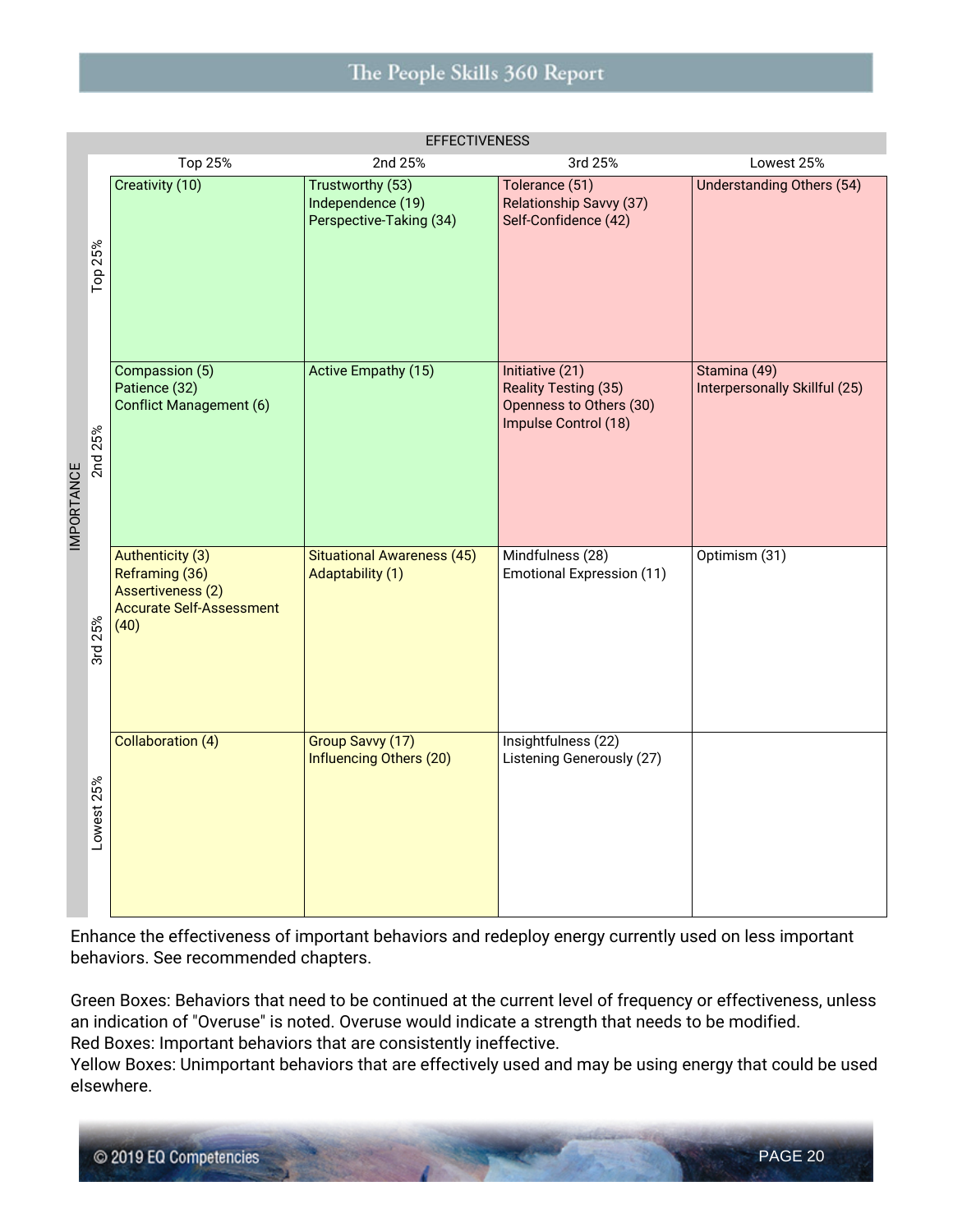#### The People Skills 360 Report

|                   | <b>FREQUENCY</b> |                                                                                         |                                                                             |                                                                      |                                                                               |  |  |  |  |
|-------------------|------------------|-----------------------------------------------------------------------------------------|-----------------------------------------------------------------------------|----------------------------------------------------------------------|-------------------------------------------------------------------------------|--|--|--|--|
|                   |                  | Top 25%                                                                                 | 2nd 25%                                                                     | 3rd 25%                                                              | Lowest 25%                                                                    |  |  |  |  |
|                   | Top 25%          | Creativity (10)<br>Self-Confidence (42)                                                 | Trustworthy (53)                                                            | Tolerance (51)<br>Relationship Savvy (37)<br>Independence (19)       | Perspective-Taking (34)<br>Understanding Others (54)                          |  |  |  |  |
| <b>IMPORTANCE</b> | 2nd 25%          | Interpersonally Skillful (25)<br><b>Conflict Management (6)</b><br>Impulse Control (18) | Compassion (5)<br>Stamina (49)                                              | Initiative (21)<br>Patience (32)                                     | <b>Reality Testing (35)</b><br>Active Empathy (15)<br>Openness to Others (30) |  |  |  |  |
|                   | 3rd 25%          | Reframing (36)<br>Adaptability (1)<br><b>Assertiveness (2)</b><br>Optimism (31)         | <b>Emotional Expression (11)</b><br><b>Accurate Self-Assessment</b><br>(40) | Authenticity (3)<br>Mindfulness (28)                                 | Situational Awareness (45)                                                    |  |  |  |  |
|                   | Lowest 25%       | Collaboration (4)                                                                       | <b>Influencing Others (20)</b>                                              | Insightfulness (22)<br>Listening Generously (27)<br>Group Savvy (17) |                                                                               |  |  |  |  |

Do more of what is important and spend less energy on unimportant behaviors.

Green Boxes: Behaviors that need to be continued at the current level of frequency or effectiveness, unless an indication of "Overuse" is noted. Overuse would indicate a strength that needs to be modified. Red Boxes: Important and infrequent behaviors which need to be increased.

Yellow Boxes: Frequently displayed behaviors that are relatively unimportant which may imply a need to redeploy effort on other behaviors.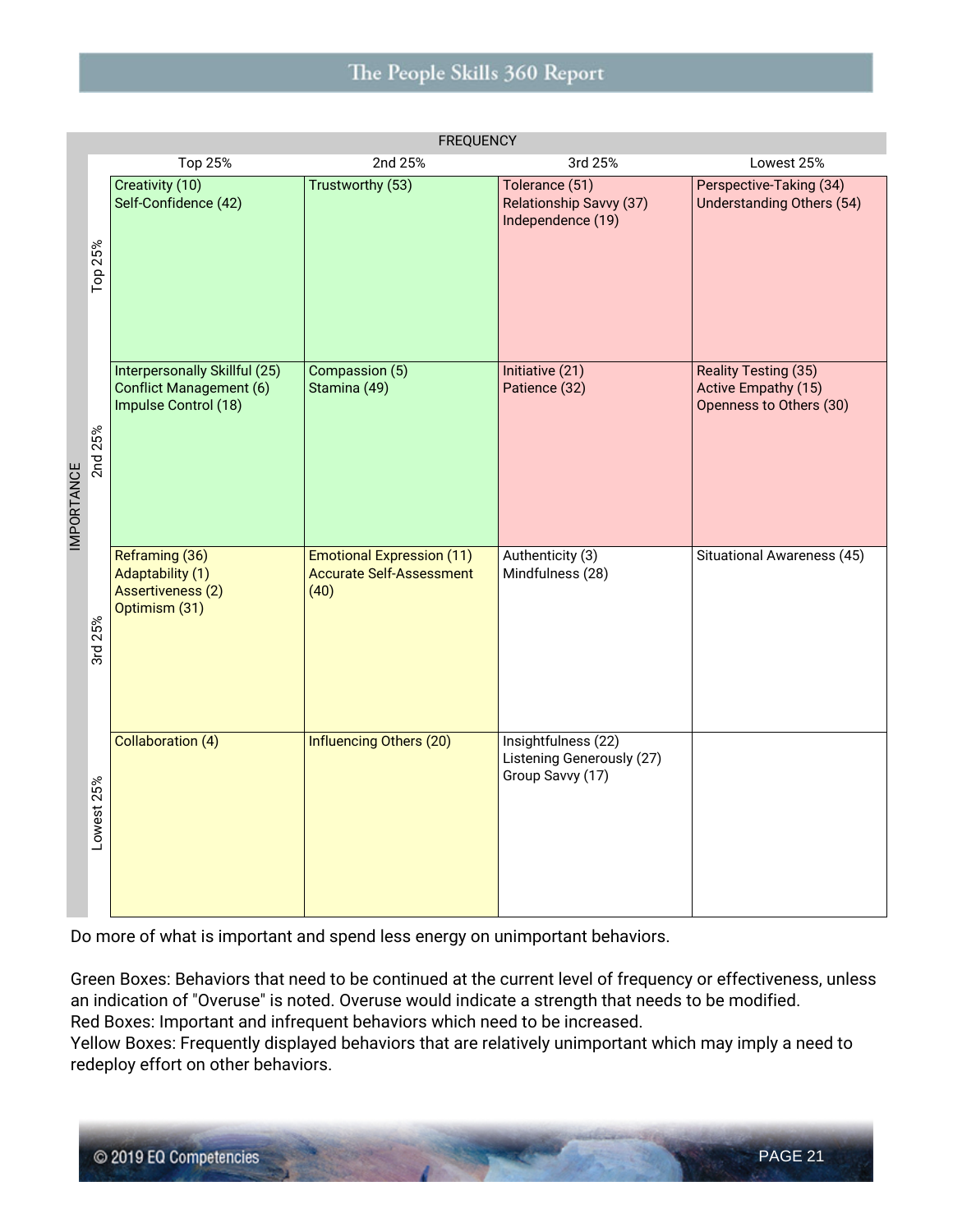### **Section 7: Blind Spots — Self Rated Higher than All Others' Average**

Listed in order of greatest spread from self to other ratings of at least 1.0 or higher

**Blind Spots with the Boss**

- Conflict Management (6)
- *Active* Empathy (15)
- *Accurate* Self-Assessment (40)
- Situational Awareness (45)
- Trustworthy (53)
- Relationship Savvy (37)
- Reframing (36)
- Creativity (10)
- Collaboration (4)
- Compassion (5)

**Blind Spots with Peers**

- Reality Testing (35)
- *Active* Empathy (15)
- Trustworthy (53)
- $\bullet$  Initiative (21)
- Group Savvy (17)
- Situational Awareness (45)
- Collaboration (4)

**Blind Spots with Direct Reports**

- Reality Testing (35)
- Independence (19)
- Reframing (36)
- Situational Awareness (45)
- $\bullet$  Initiative (21)
- Collaboration (4)

**Blind Spots with Others**

- Collaboration (4)
- Mindfulness (28)
- Reframing (36)
- Reality Testing (35)
- Situational Awareness (45)
- Independence (19)
- Compassion (5)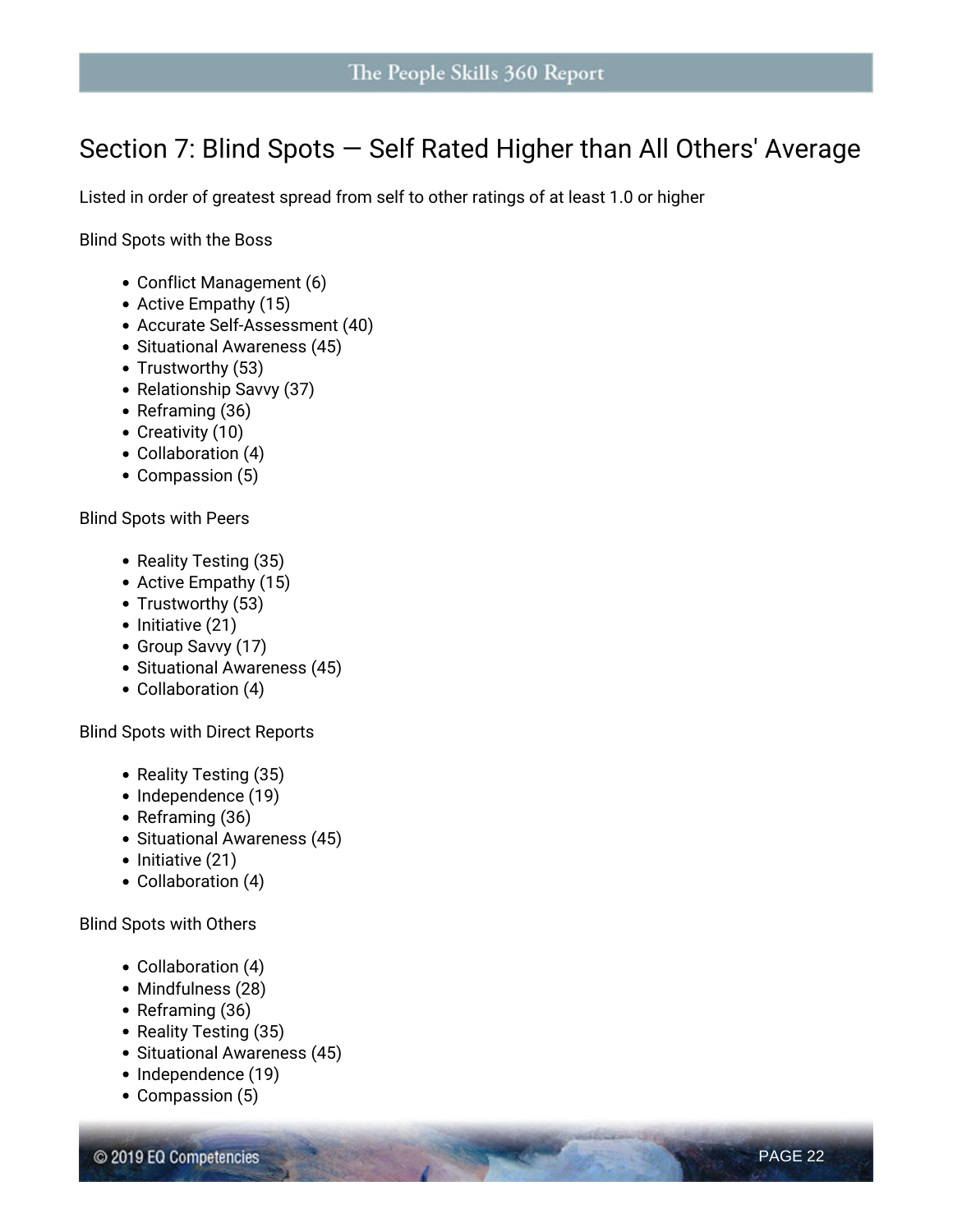Group Savvy (17)

**Contract Contract Contract Contract Contract Contract Contract Contract Contract Contract Contract Contract Contract Contract Contract Contract Contract Contract Contract Contract Contract Contract Contract Contract Contr** 

 $-100$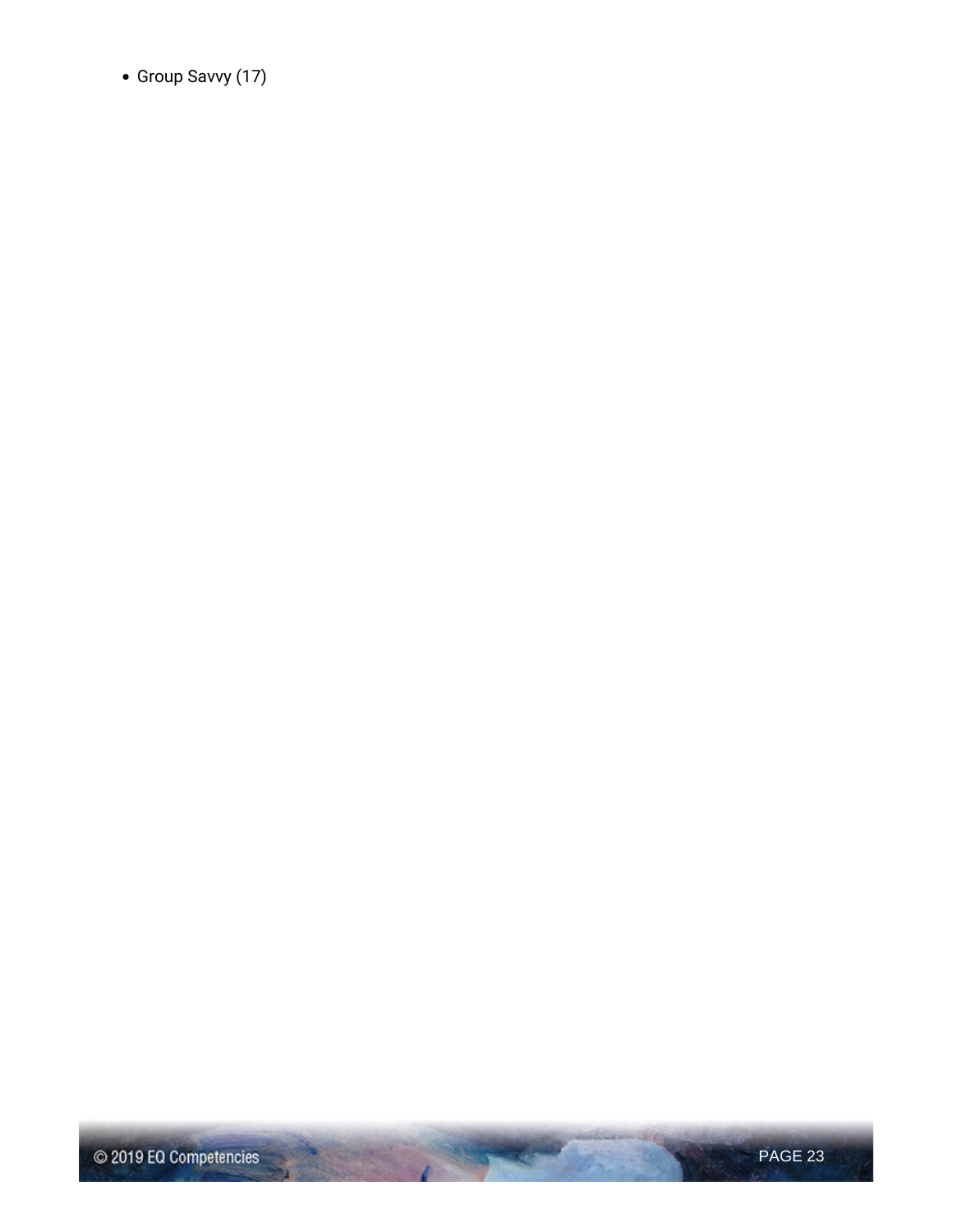# **Section 8: Hidden Strengths — Self Rated Lower than All Others' Average**

Listed in order of largest difference between self and other ratings of at least 1.0 or higher

**Hidden Strengths with the Boss**

- Adaptability (1)
- Authenticity (3)
- Self-Confidence (42)
- Optimism (31)
- Openness to Others (30)
- Emotional Expression (11)
- Assertiveness (2)
- Impulse Control (18)

**Hidden Strengths with Peers**

- Self-Confidence (42)
- Adaptability (1)
- Impulse Control (18)
- Creativity (10)
- Listening Generously (27)
- Insightfulness (22)

**Hidden Strengths with Direct Reports**

- Adaptability (1)
- Listening Generously (27)
- Self-Confidence (42)
- Insightfulness (22)
- Impulse Control (18)

**Hidden Strengths with Others**

- Adaptability (1)
- Impulse Control (18)
- Self-Confidence (42)
- Openness to Others (30)
- Insightfulness (22)
- Creativity (10)
- Stamina (49)
- Listening Generously (27)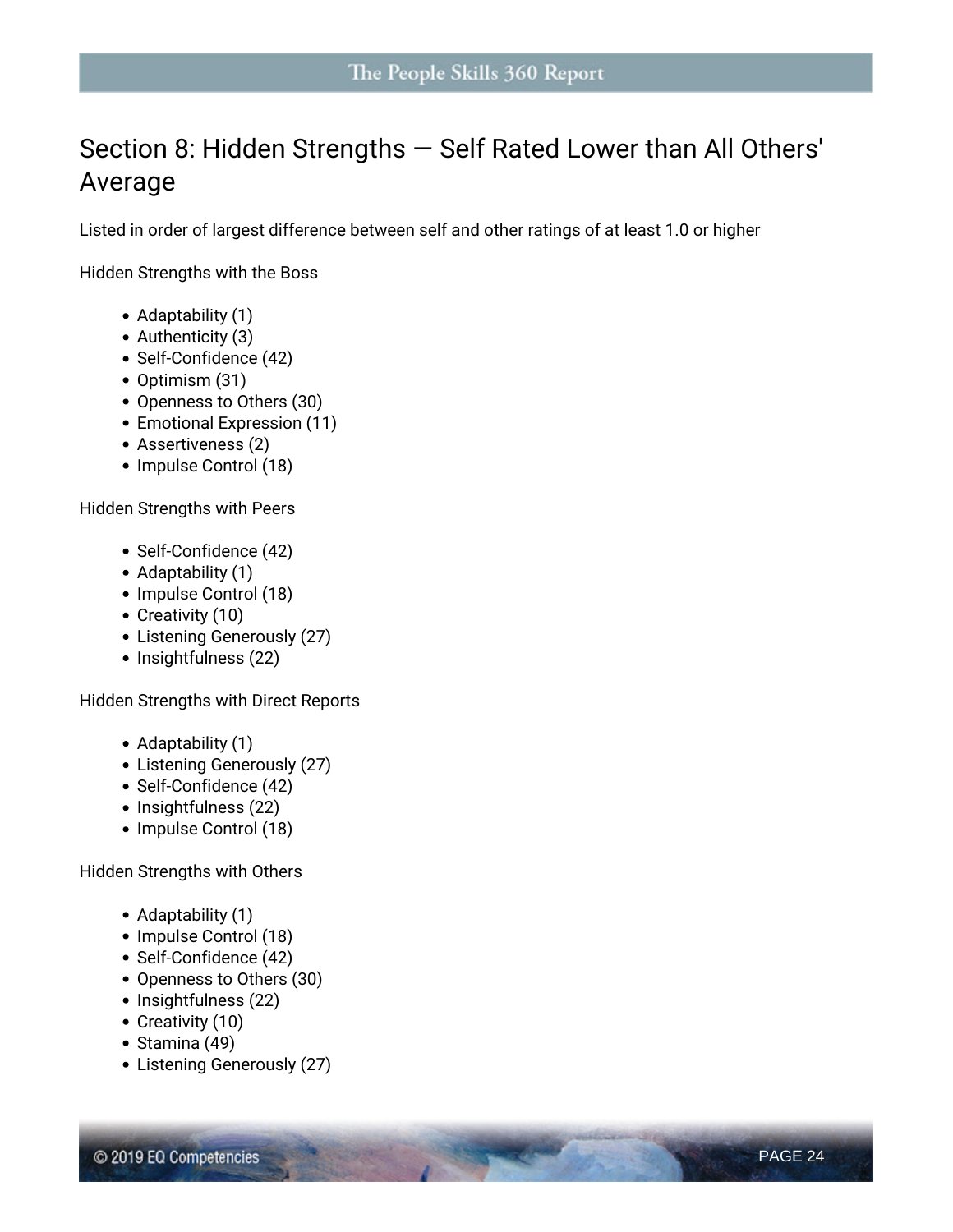### **Section 9: Cluster Report**

You are provided with a cluster report which combines all ratings. The procedure used with this table is as follows. The top 25% highest ratings of **Importance** are sorted. Once sorted within that group, the top 25% competencies which are also considered **Effective** are highlighted in gold. The same procedure is used to show the top 25% in **Importance** and bottom 25% that are **Ineffective** — they are highlighted in red. In this way you can quickly identify the range of effectiveness and areas of prime importance.

| EQ CLUSTER I                                                                                                                                                                                                                                      | EQ CLUSTER II                                                                                                                                                                                                                     | EQ CLUSTER III                                                                                                                                                                                                                                                               |
|---------------------------------------------------------------------------------------------------------------------------------------------------------------------------------------------------------------------------------------------------|-----------------------------------------------------------------------------------------------------------------------------------------------------------------------------------------------------------------------------------|------------------------------------------------------------------------------------------------------------------------------------------------------------------------------------------------------------------------------------------------------------------------------|
| Awareness of Self and Others                                                                                                                                                                                                                      | Self-Regulation                                                                                                                                                                                                                   | Relating to and Working Well with Others                                                                                                                                                                                                                                     |
| Developing Awareness of Your Identity,<br>Motivations and Coping Strategies                                                                                                                                                                       | Learning to Manage Your Emotions and<br><b>Behavior</b>                                                                                                                                                                           | Developing Interpersonal and Social<br>Intelligence Skills                                                                                                                                                                                                                   |
| (A) Knowing Self<br>Increasing conscious awareness of your<br>moods, feelings, and reactions to self and<br>others<br>(12) Emotional Maturity<br>(40) Accurate Self-Assessment<br>(41) Self-Awareness<br>(42) Self-Confidence<br>(44) Self-Regard | (D) Self-Management<br>Managing Impulsiveness, problem-solving, self-<br>expression<br>(11) Emotional Expression<br>(13) Emotional Problem-Solving<br>(14) Emotional Self-Control<br>(18) Impulse Control<br>(43) Self-Disclosure | (H) Dealing with Others<br>Learning tactics to accelerate working<br>together<br>(2) Assertiveness<br>(4) Collaboration<br>(20) Influencing Others<br>(21) Initiative<br>(25) Interpersonally Skillful<br>(33) Personal Power<br>(37) Relationship Savvy<br>(53) Trustworthy |
| (B) Integrated Self<br>Developing integrity and consistency of self<br>(3) Authenticity<br>(8) Congruence<br>(19) Independence<br>(23) Integrity<br>(39) Self-Actualization                                                                       | (E) Approaches to Experience<br>Developing self-efficacy and appreciation of<br>others<br>(1) Adaptability<br>(16) Flexibility<br>(30) Openness to Others<br>(31) Optimism<br>(51) Tolerance                                      | (I) Building Relationships<br>Developing deep relationships<br>(5) Compassion<br>(15) Active Empathy<br>(27) Listening Generously<br>(29) Reading Nonverbal Communication<br>(32) Patience<br>(52) Trusting<br>(54) Understanding Others                                     |
| (C) Coping Perspectives<br>Learning to manage your moods, feelings, and<br>energy<br>(38) Resilience<br>(49) Stamina<br>(50) Stress Hardy                                                                                                         | (F) Complex Thinking<br>Learning to access creativity and inner wisdom<br>(10) Creativity<br>(22) Insightfulness<br>(24) Intentionality<br>(26) Intuition<br>(28) Mindfulness                                                     | (J) Working with Conflict<br>Learning to constructively use the energy in<br>conflict<br>(6) Conflict Management<br>(7) Effective Confrontation<br>(9) Constructive Discontent                                                                                               |
|                                                                                                                                                                                                                                                   | (G) Managing Perceptions<br>Accessing and appreciating a multitude of<br>ways to view the world<br>(34) Perspective-Taking<br>(35) Reality Testing<br>(36) Reframing                                                              | (K) Dealing with Social Context<br>(17) Group Savvy<br>(45) Situational Awareness<br>(46) Social Intelligence<br>(47) Social Responsibility<br>(48) Managing Social Space                                                                                                    |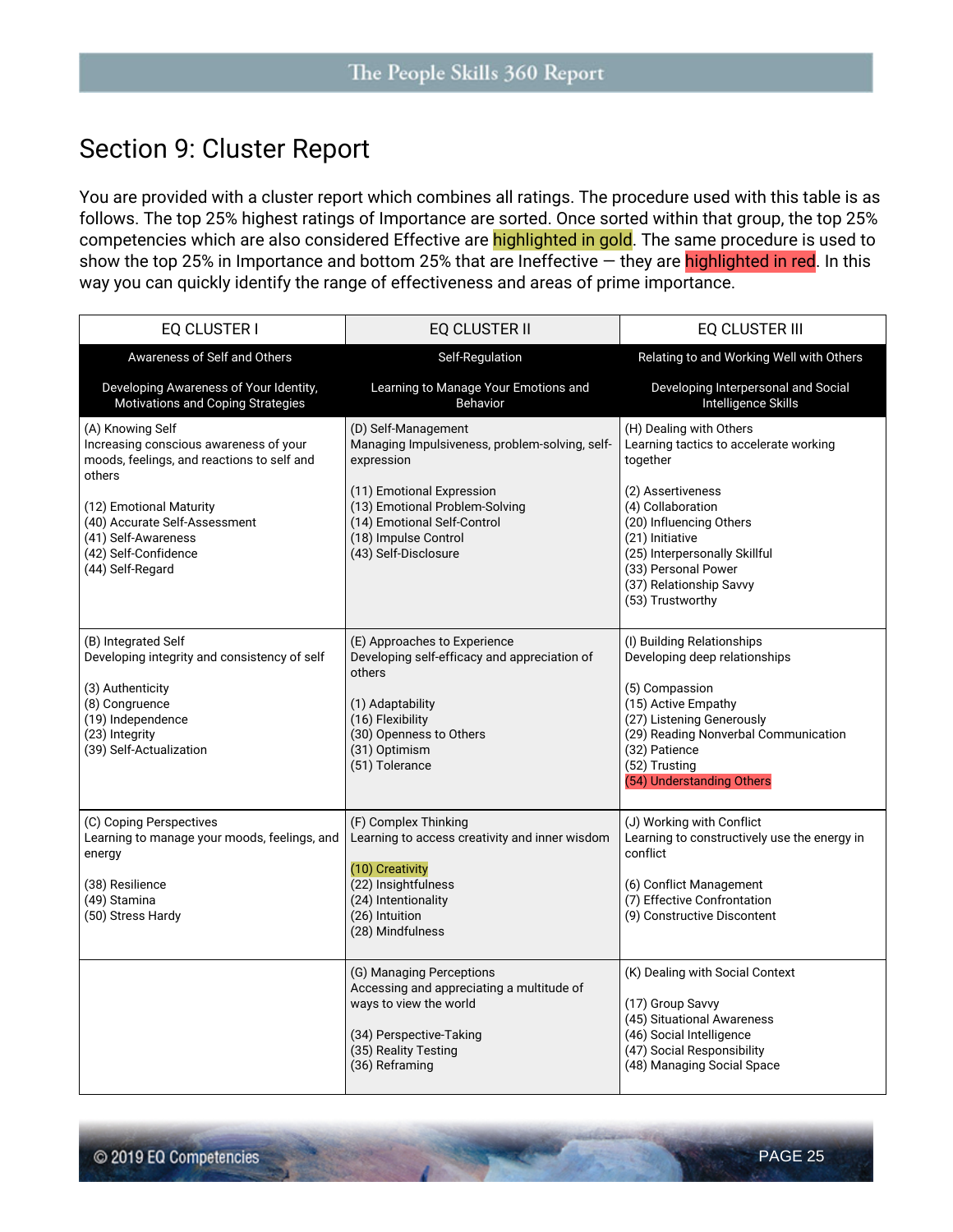### **Section 10: Written Comments on Each Dimension**

Please note that each bullet represents a different statement from all of your rater groups. No editing of comments has occurred.

#### **What strengths do you feel contribute most to the effectiveness of Sample Extraordinary?**

- **Planning and providing critical insights**
- **Like the reports that are prepared**
- A great worker with details
- Likes to pick favorites.....spend time with a few people
- Great designer of processes
- Great planner for projects
- Good at giving details
- **Logical**
- Project planner
- Planning
- **Engaged and shares ideas**

#### **What are the primary barriers to effectiveness for Sample Extraordinary?**

- Being more empathetic
- Needs to lead a team better
- Absolutely not a strategic bone available
- Cautious and difficult to get to know
- Exclusive, doesn't include others
- Not very responsive when being asked questions
- Rarely asking others for their perspective
- **Too critical**
- Not avilable
- **Too busy to engage**
- Too disinterested in others opinions

#### **What advice would you offer Sample Extraordinary?**

- **Listen**
- Ask others, engage others to build collaborative efforts
- **Learn about trends and market issues**
- **Reach out to others**
- Be more of a team player
- Share and ask others' views
- Listen and ask
- Listen and be supportive

© 2019 EQ Competencies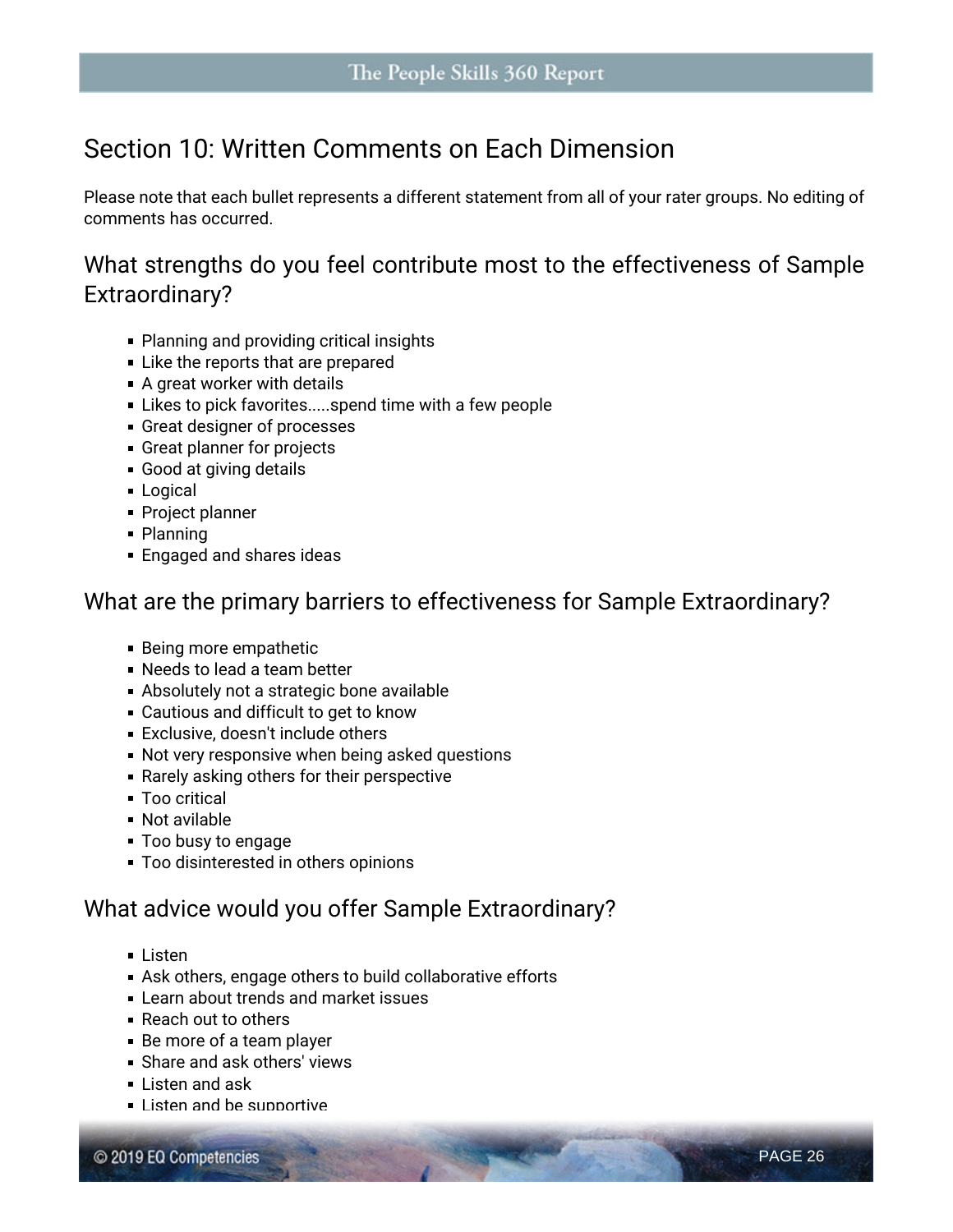- **Listen and seek out others**
- Ask more than tell
- Stop and listen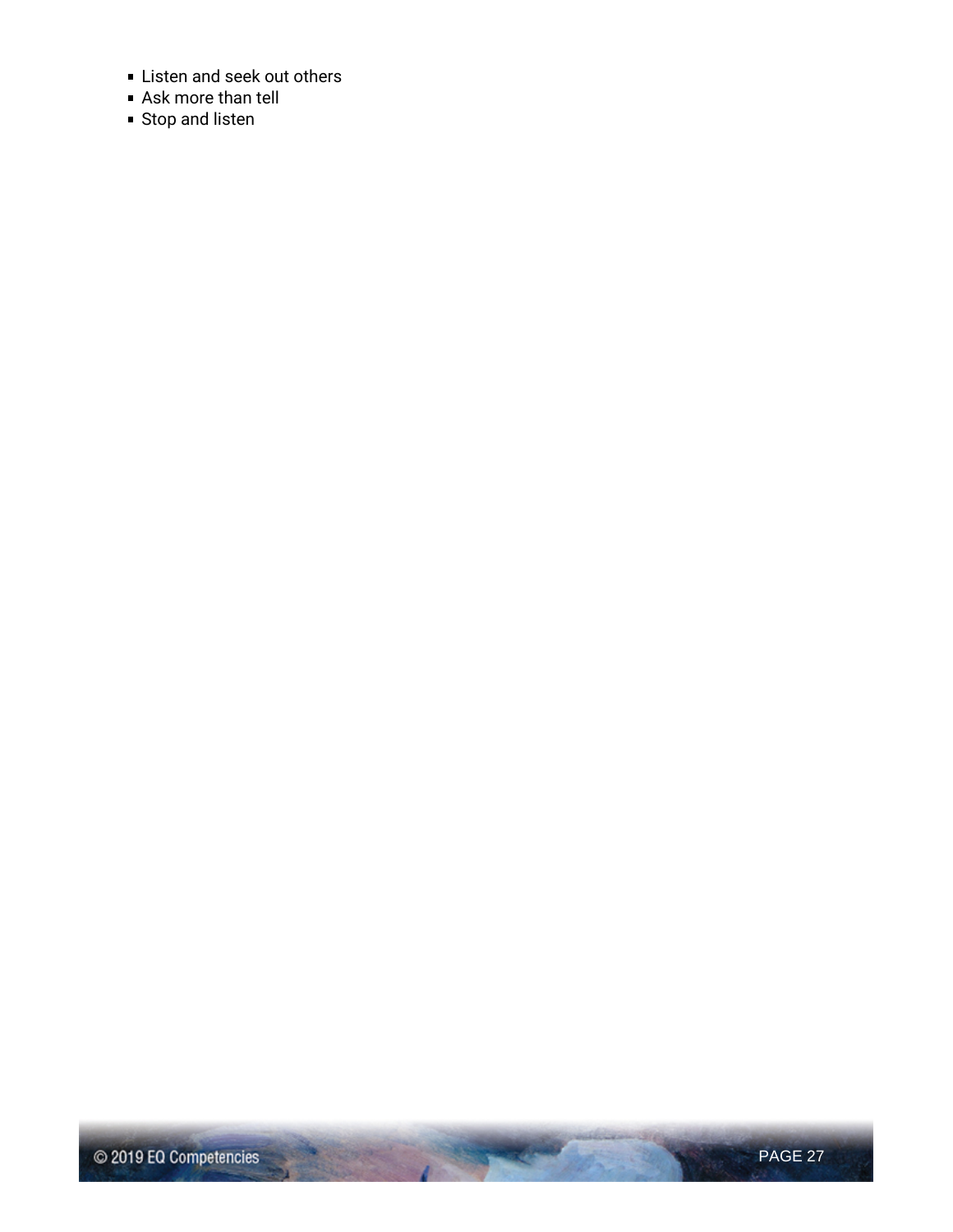### **Section 11: Your Effectiveness Plan**

**Knowing**, **flexing**, and **doing** are the three elements of effectiveness. Your 360 data help clarify knowledge about how others experience your behavior. Developing a plan to flex with the range of behaviors you employ and to implement active learning strategies to integrate adjustments to or develop new behaviors is essential to enhance results. Use the *People Skills Handbook* for learning tips.

| <b>Rating Trend</b> | <b>Important Behaviors</b>                                     | Less Important at This Time                                                                                               |
|---------------------|----------------------------------------------------------------|---------------------------------------------------------------------------------------------------------------------------|
| Frequent            | Plan to monitor to prevent overuse of<br>these behaviors:      | Identifying useful but not critical<br>behaviors:                                                                         |
| Infrequent          | Development needed:                                            | Identify how to monitor so that when<br>used, they are productive:                                                        |
| Effective           | Plan to monitor ongoing effectiveness of<br>these behaviors:   | Identify how these behaviors might be<br>used to support increasing frequency or<br>effectiveness of important behaviors: |
| Ineffective         | Create a plan to elevate these toward<br>effective expression: | Identify how to monitor so that these do<br>not create leadership behavior "noise"<br>when used:                          |

**Step 1: Review your report and complete the following grid:**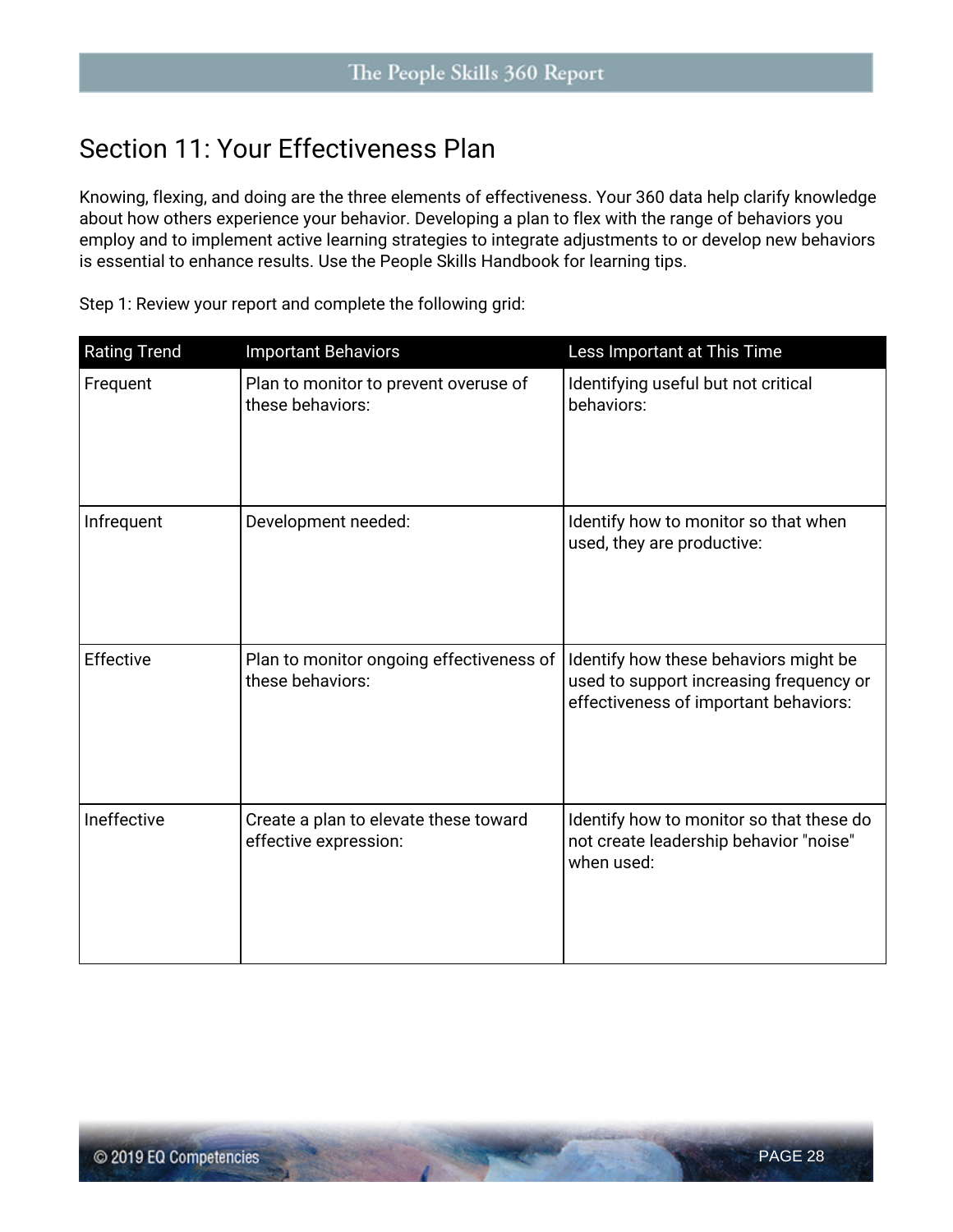### The People Skills 360 Report

**Step 2: Identify the key opportunity for the next 90 days. Complete this Goal Planning Worksheet** 

| Goal                                                           |    |        |          |
|----------------------------------------------------------------|----|--------|----------|
| Identify specific behavior                                     |    |        |          |
| Benefits of achieving this<br>goal                             |    |        |          |
| Obstacles to achieving<br>this goal                            |    |        |          |
| Resources to use in<br>achieving this goal                     |    |        |          |
| <b>Specific Action Steps</b>                                   |    | Action | Due Date |
|                                                                | 1. |        |          |
|                                                                | 2. |        |          |
|                                                                | 3. |        |          |
|                                                                | 4. |        |          |
|                                                                | 5. |        |          |
|                                                                | 6. |        |          |
|                                                                | 7. |        |          |
| <b>Benchmarks</b>                                              |    |        |          |
| (How will you know you are<br>making progress?)                |    |        |          |
| <b>Goal Accountability</b><br>Partner                          |    |        |          |
| (Individual who will contact you<br>regularly about your goal) |    |        |          |